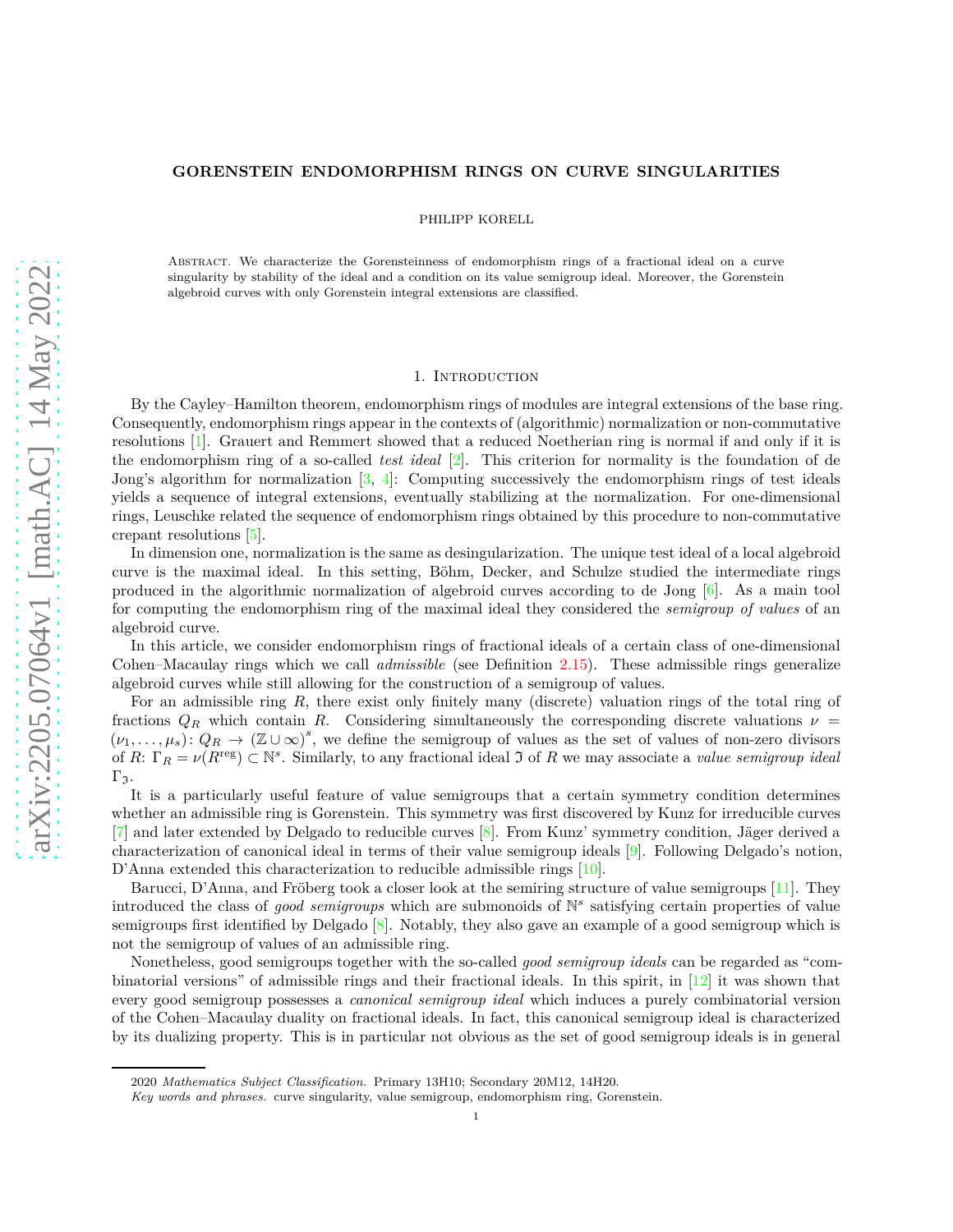not closed under taking differences (which is the corresponding operation to ideal quotients). Moreover, this "combinatorial duality" is compatible with the algebraic one under taking values.

We apply these combinatorial methods to determine the Gorensteinness of the endomorphism ring  $End(\mathcal{I})$ of a fractional ideal  $\Im$  of an admissible ring R. The case of  $\Im$  being the maximal ideal  $\mathfrak{m}_R$  of a local admissible ring *R* is solved already: Barucci and Fröberg stated that End (m*R*) is Gorenstein if and only if *R* is almost Gorenstein of maximal embedding dimension [\[13\]](#page-19-12). A full proof of this equivalence was later provided by Goto, Matsuoka, and Phuong [\[14\]](#page-19-13).

As shown by Lipman, *R* has maximal embedding dimension if and only if  $m_R$  is stable [\[15\]](#page-19-14). In fact, we show that for any fractional ideal  $\mathfrak{I}$ , the Gorensteinness of End  $(\mathfrak{I})$  implies stability of  $\mathfrak{I}$ . Incorporating value semigroups provides the condition to turn this implication into an equivalence:

**Theorem** (Theorem [5.1\)](#page-13-0)**.** *The endomorphism ring* End (I) *of a fractional ideal* I *of an admissible ring is Gorenstein if and only if*  $\Im$  *is stable and the difference (see Definition*  $3.21$ )  $\Gamma_5 - \Gamma_5$  *of the good semigroup ideal*  $\Gamma_5$  *is symmetric.* 

For the second main result of this paper we turn to the case of  $\mathfrak{I} = \mathfrak{m}_R$  being the maximal ideal of a local admissible ring *R*. Then we classify the simultaneous Gorensteinness of *R* and End ( $m_R$ ):

**Theorem** (Theorem [7.1\)](#page-17-0)**.** *Let R be a local admissible ring with maximal ideal* m*R. The following are equivalent.*

- *(a) Every integral extension of R in its total ring of fractions Q<sup>R</sup> is Gorenstein.*
- *(b) R and* m*<sup>R</sup>* : m*<sup>R</sup> are Gorenstein.*
- *(c) R is Gorenstein and has maximal embedding dimension.*
- *(d)*  $\Gamma_R$  *and*  $\Gamma_R \setminus \{0\} \Gamma_R \setminus \{0\}$  *are symmetric.*

*Moreover, if R contains a field, and if*  $k = R/m_R$  *is algebraically closed, then the above statements are equivalent to*  $\widehat{R} \cong k[[x, y]]/\langle x^{n+1} - y^2 \rangle$  *for some*  $n \in \mathbb{N}$ *.* 

Sections  $2 - 4$  $2 - 4$  $2 - 4$  provide the necessary foundations on admissible rings, value semigroups, reps. good semigroups, and the symmetry condition. Section [5](#page-13-1) is concerned with stating and proving Theorem [5.1.](#page-13-0) In Section [6,](#page-15-0) we establish a combinatorial version of Theorem [7.1](#page-17-0) which we then use to prove Theorem [7.1](#page-17-0) in Section [7.](#page-17-1)

**Notations.** By a *ring R* we mean a commutative unitary ring. The set of maximal ideals of *R* is denoted by Max  $(R)$ , and the set of minimal prime ideals by Min  $(R)$ . We write  $R^{\text{reg}}$  for the set of non-zero divisors (i.e. the *regular* elements) of *R*. The *total ring of fractions* of *R* is the localization  $Q_R = (R^{\text{reg}})^{-1}R$ . For a subset  $\Im$  of  $Q_R$  we use the notation  $\Im^{\text{reg}} = \Im \cap Q_R^{\text{reg}}$ .

The integral closure of *R* in  $Q_R$  is denoted by  $\overline{R}$ , also called the *normalization* of *R* if *R* is reduced. Finally, if *R* is semilocal, then  $\widehat{R}$  is the *completion* of *R* at the *Jacobson radical*  $j_R = \bigcap_{\mathfrak{m} \in \text{Max}(R)} \mathfrak{m}$ .

# 2. Preliminaries

<span id="page-1-0"></span>A *complex algebroid curve* is a complete reduced Noetherian local C-algebra *R* of dimension one. Therefore, its normalization  $\overline{R}$  is finite, and by *splitting of normalization* it is the product of finitely many discrete valuation rings:

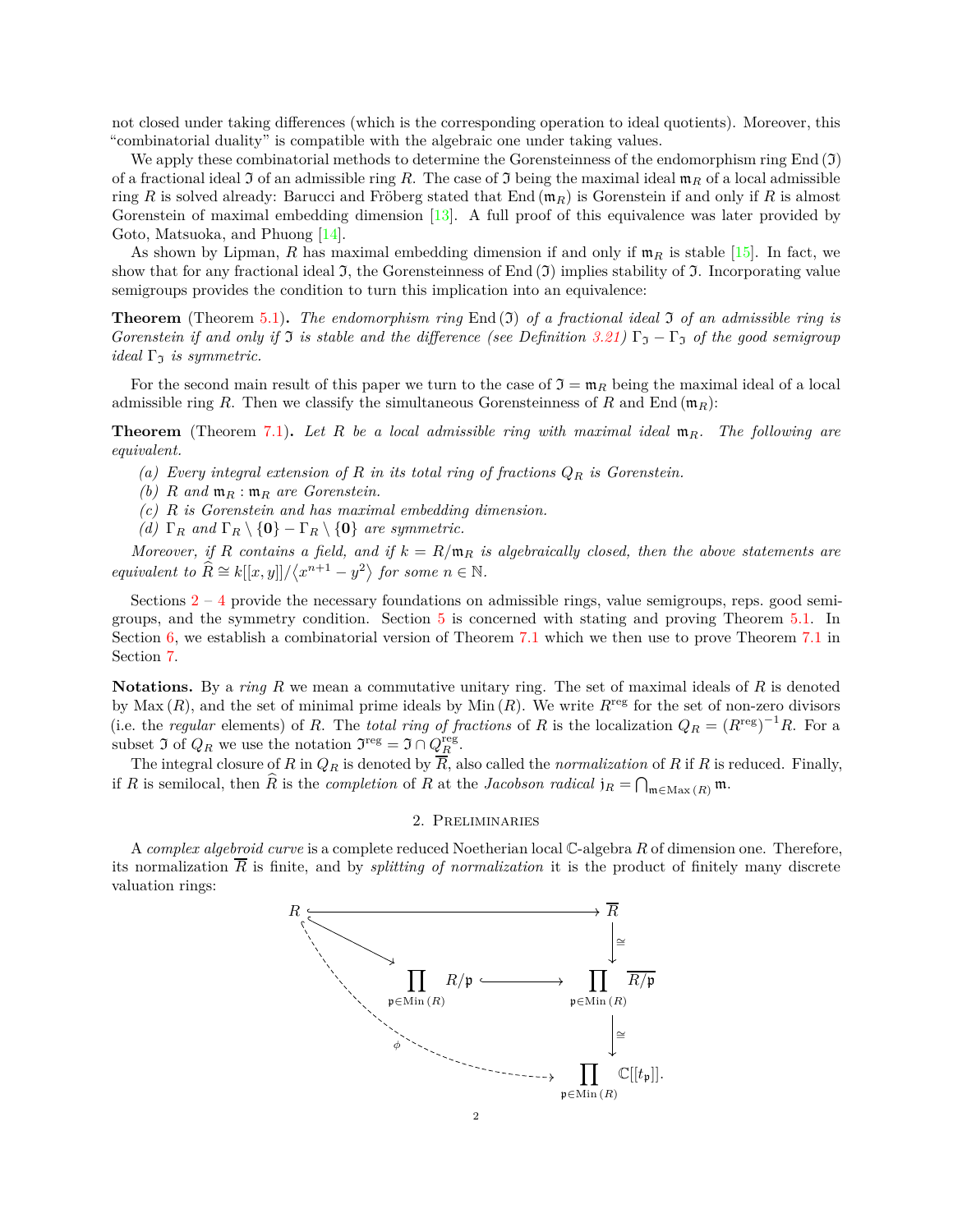This yields a *parametrization*  $\phi$  of the curve. Since the valuation of each  $\mathbb{C}[[t_{\mathfrak{p}}]]$  is the order ord<sub> $t_{\mathfrak{p}}$ </sub>, it furthermore allows for the definition of the classical *semigroup of values*

$$
\Gamma_R = \text{ord} \circ \phi(R^{\text{reg}}) \subset \mathbb{N}^{\text{Min}(R)}.
$$

<span id="page-2-0"></span>When Delgado characterized Gorenstein algebroid curves by symmetry of their value semigroups  $[8]$ , he identified the following important properties:

- <span id="page-2-1"></span>(S0) There is a  $\gamma \in \Gamma_R$  such that  $\gamma + \mathbb{N}^{\text{Min}(R)} \subset \Gamma_R$ .
- <span id="page-2-2"></span>(S1) If  $\alpha, \beta \in \Gamma_R$ , then inf  $(\alpha, \beta) = (\min{\{\alpha_{\mathfrak{p}}, \beta_{\mathfrak{p}}\}})_{\mathfrak{p} \in \text{Min}(R)} \in \Gamma_R$ .
- (S2) For any  $\alpha, \beta \in \Gamma_R$  with  $\alpha_p = \beta_p$  for some  $p \in \text{Min}(R)$ , there is an  $\varepsilon \in \Gamma_R$  such that  $\varepsilon_p > \alpha_p = \beta_p$ and  $\varepsilon_{\mathfrak{q}} \ge \min \{ \alpha_{\mathfrak{q}}, \beta_{\mathfrak{q}} \}$  for all  $\mathfrak{q} \in \text{Min}(R)$ , where equality is obtained whenever  $\alpha_{\mathfrak{q}} \ne \beta_{\mathfrak{q}}$ .

The reason behind [\(S0\)](#page-2-0) is that  $\overline{R}$  is finite. For [\(S1\)](#page-2-1) consider the sum of two elements  $x, y \in R$  with values *α* and *β* such that in no component of  $φ(x) + φ(y)$  a term of least order is canceled. Complementary, for [\(S2\)](#page-2-2) we choose *x* and *y* such that there is cancellation in component p.

Barucci, D'Anna, and Fröberg considered conditions [\(S0\),](#page-2-0) [\(S1\),](#page-2-1) and [\(S2\)](#page-2-2) as defining properties of the so-called *good semigroups* [\[11\]](#page-19-10) which will be treated in Section [3.](#page-5-0) Before, the goal of this section is to enlarge the class of available rings which admit a semigroup of values satisfying the above properties. This will lead to the notion of *admissible rings* (see Definition [2.15\)](#page-3-0).

We begin, however, with recalling some basic properties of fractional ideals, i.e. "ideals with denominators", for later reference.

# 2.1. **(Regular) Fractional Ideals.**

**Definition 2.1.** Let *R* be a ring with total ring of fractions  $Q_R$ .

- (1) An *R*-submodule  $\mathfrak{I}$  of  $Q_R$  is called a *fractional ideal* of *R* if there is an  $x \in R^{\text{reg}}$  such that  $x \mathfrak{I} \subset R$ .
- (2) A fractional ideal  $\Im$  of R is called *regular* if  $\Im^{reg} \neq \emptyset$ .
- (3) We denote the set of regular fractional ideals of *R* by  $\mathcal{R}_R$ .

<span id="page-2-9"></span>*Remark* 2.2*.* Let *R* be a Noetherian ring. Then an *R*-submodule I of *Q<sup>R</sup>* is a fractional ideal of *R* if and only if it is finitely generated.

<span id="page-2-8"></span>**Definition 2.3.** Let *R* be a ring, and let  $\mathfrak{I}$  and  $\mathfrak{J}$  be *R*-submodules of  $Q_R$ .

- (1) The *product* of  $\mathfrak{I}$  and  $\mathfrak{J}$  is  $\mathfrak{I}\mathfrak{J} = \Big\{ \sum_{(x,y)\in \Lambda} xy \mid \Lambda \subset \mathfrak{I} \times \mathfrak{J}$  finite.
- (2) The *quotient* of  $\Im$  and  $\Im$  in  $Q_R$  is  $\Im$  :  $\Im$  = { $x \in Q_R \mid x \Im \subset \Im$ }.

<span id="page-2-3"></span>**Lemma 2.4.** *Let*  $R$  *be a ring, and let*  $\mathfrak{I}, \mathfrak{J} \in \mathcal{R}_R$ *. Then*  $\mathfrak{I}\mathfrak{J}, \mathfrak{I} : \mathfrak{J} \in \mathcal{R}_R$ *.* 

*Proof.* See [\[16,](#page-19-15) Proposition 2.7]. □

<span id="page-2-7"></span><span id="page-2-6"></span>*Remark* 2.5. Let *R* be a ring, let  $x \in Q_R^{\text{reg}}$ , and let  $\mathfrak{I}, \mathfrak{I}', \mathfrak{J}, \mathfrak{J}'$ , and  $\mathfrak{H}$  be *R*-submodules of  $Q_R$ . Then

- <span id="page-2-11"></span>(1)  $(x \mathfrak{I}) : \mathfrak{J} = x(\mathfrak{I} : \mathfrak{J}) = \mathfrak{I} : (x^{-1}\mathfrak{J}),$
- <span id="page-2-10"></span>(2)  $\mathfrak{I}: \mathfrak{J}' \subset \mathfrak{I}: \mathfrak{J} \subset \mathfrak{I}' : \mathfrak{J}$  if  $\mathfrak{I} \subset \mathfrak{I}'$  and  $\mathfrak{J} \subset \mathfrak{J}'$ , and
- $(3)$   $\mathfrak{I}: R = \mathfrak{I}.$

See [\[16,](#page-19-15) Lemma 2.3].

<span id="page-2-4"></span>**Lemma 2.6.** Let R be a ring, and let I and I be regular R-submodules of  $Q_R$ . Then there is a natural *R-module isomorphism*

Hom<sub>R</sub> 
$$
(\mathfrak{I}, \mathfrak{J}) \to \mathfrak{J} : \mathfrak{I},
$$
  
 $\phi \mapsto \frac{\phi(x)}{x},$ 

*which is independent of the choice of a regular element*  $x \in \mathfrak{I}^{\text{reg}}$ . In particular, any  $\phi \in \text{Hom}_R(\mathfrak{I}, \mathfrak{J})$  is *multiplication by an element of*  $\mathfrak{J}$  :  $\mathfrak{I}$ *, and it can be extended uniquely to an endomorphism of*  $Q_R$ *.* 

*Proof.* See [\[17,](#page-19-16) Lemma 2.1] and [\[18,](#page-20-0) Lemma 3.1].

<span id="page-2-5"></span>**Proposition 2.7.** *Let*  $R$  *be a ring, and let*  $\Im \in \mathcal{R}_R$ *. Then*  $\Im : \Im$  *is an integral extension of*  $R$  *in*  $Q_R$ *.*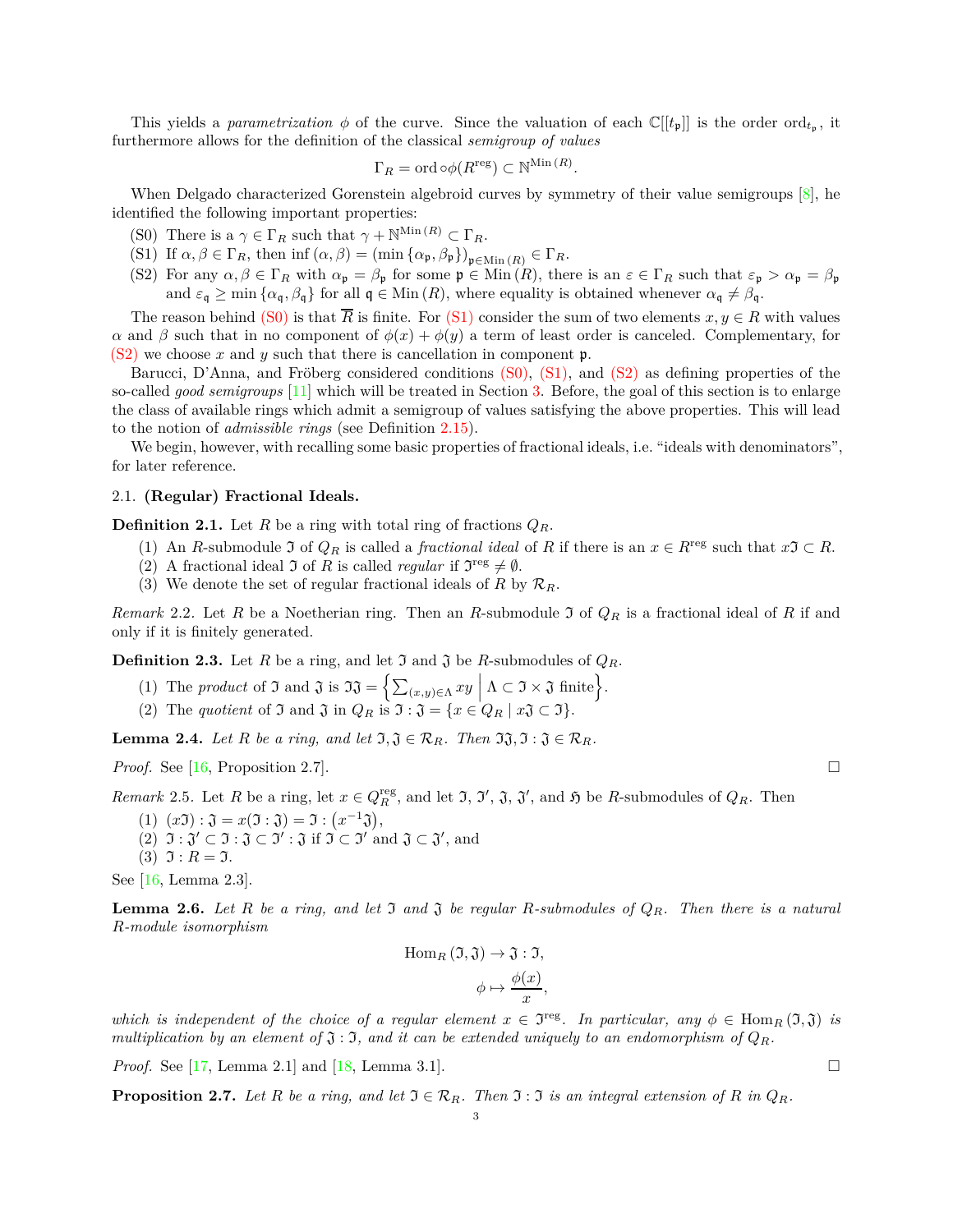*Proof.* This follows from Lemmas [2.4](#page-2-3) and [2.6](#page-2-4) and the Cayley–Hamilton Theorem (see [\[19,](#page-20-1) Theorem 4.3]).  $\Box$ 

**Definition 2.8.** Let *R* be a ring, and let  $\mathfrak{I} \in \mathcal{R}_R$ . The *conductor* of  $\mathfrak{I}$  is  $\mathfrak{C}_R = \mathfrak{I} : \overline{R}$ .

2.2. **Discrete Valuation Rings.** In this section, let *Q* be a ring with *Q*reg = *Q*<sup>∗</sup> having a *large Jacobson radical*, i.e. any prime ideal of *Q* containing the Jacobson radical is maximal (see [\[20,](#page-20-2) Proposition 19] for equivalent characterizations).

# **Definition 2.9.**

- (1) A *valuation ring* of *Q* is a proper subring *V* of *Q* such that the set  $Q \setminus V$  is multiplicatively closed.
- (2) Let *V* be a valuation ring of *Q*. Then for any subring *R* of *V* with  $Q_R = Q$  we call *V* a *valuation ring over R*.
- (3) If *R* is a subring of *Q* with  $Q_R = Q$ , the set of valuation rings of *Q* over *R* is denoted by  $V_R$ .

*Remark* 2.10. A valuation ring has by [\[21,](#page-20-3) Chapter I, Theorem 2.2] a unique regular maximal ideal  $m_V$ containing all regular non-units of *V* .

**Definition 2.11.** A valuation ring *V* of *Q* with regular maximal ideal  $m_V$  is called a *discrete valuation ring* if  $m_V$  is finitely generated.

**Definition 2.12.** Let *A* be a ring. A *discrete valuation* of *A* is a surjective map  $\nu: A \to \mathbb{Z}_{\infty} = \mathbb{Z} \cup {\infty}$ satisfying  $\nu(xy) = \nu(x) + \nu(y)$  and  $\nu(x + y) \ge \min{\{\nu(x), \nu(y)\}}$  for every  $x, y \in \mathbb{Z}_{\infty}$ . Here we set  $x + \infty =$  $\infty + x = \infty$  and  $\infty \geq x$  for all  $x \in \mathbb{Z}_{\infty}$ .

<span id="page-3-4"></span><span id="page-3-1"></span>**Proposition 2.13.** Let  $Q$  be a ring with  $Q^{\text{reg}} = Q^*$ , and let  $V$  be a discrete valuation ring of  $Q$ . Then there *is a discrete valuation*  $\nu_V$  *of Q such that the following hold.* 

- <span id="page-3-3"></span>(1)  $V = \{x \in Q \mid \nu_V(x) \ge 0\}$ ,  $\mathfrak{m}_V = \{x \in Q \mid \nu_V(x) > 0\}$ , and  $V^* = \{x \in Q^{\text{reg}} \mid \nu_V(x) = 0\}$ .
- (2) The regular maximal ideal  $m_V$  is generated by any  $t \in Q^{\text{reg}}$  with  $\nu_V(t) = 1$ . Such an element is *called a* uniformizing parameter *V .*
- <span id="page-3-2"></span>*(3) Let t be a uniformizing parameter for V*. Then for any  $x \in Q^{\text{reg}}$  there is a unique  $a \in V^*$  such that  $x = at^{\nu_V(x)}$ .

*Proof.* See [\[16,](#page-19-15) Propositions 2.22, 2.23, and D.13 and Corollary 2.25].

2.3. **Admissible Rings.** The theory of discrete valuation rings provides a general framework for the definition of value semigroups. So let *R* be a one-dimensional equidimensional semilocal Cohen–Macaulay ring with total ring of fractions  $Q_R$ . Then the set  $V_R$  is non-empty and finite, and it contains only discrete valuation rings. Moreover,  $\overline{R} = \bigcap_{V \in \mathcal{V}_R} V$  (see [\[21,](#page-20-3) Chapter II, Theorem 2.11]). We write  $\nu_V$  for the discrete valuation  $Q_R \to \mathbb{Z}_{\infty}$  corresponding to  $V \in \mathcal{V}_R$  (see Proposition [2.13\)](#page-3-1). Moreover, we denote

$$
\nu_R = (\nu_V)_{V \in \mathcal{V}_R}: Q_R \to (\mathbb{Z}_{\infty})^{\mathcal{V}_R}
$$

*.*

**Definition 2.14.** Let R be a one-dimensional equidimensional semilocal Cohen–Macaulay ring.

(1) The *semigroup of values* (or *value semigroup*) of *R* is

$$
\Gamma_R = \nu_R(R^{\text{reg}}) \subset \mathbb{N}^{\mathcal{V}_R}.
$$

(2) For a regular fractional ideal I of *R* we call

$$
\Gamma_{\mathfrak I}=\nu_R(\mathfrak I^\mathrm{reg})\subset \mathbb Z^{\mathcal V_R}
$$

the *value semigroup ideal* of I.

However, if we require value semigroups to satisfy conditions  $(S0) - (S2)$  $(S0) - (S2)$ , we need to further restrict the available rings. For example, [\(S0\)](#page-2-0) means that the normalization is finite. In order to obtain sums with or without cancellation of values we need sufficiently large and compatible residue fields. As explained in  $[12,$ Section 3] this leads to the following definition.

<span id="page-3-0"></span>**Definition 2.15.** A one-dimensional equidimensional semilocal Cohen–Macaulay ring *R* is called *admissible* if the following hold.

(1)  $R$  is *analytically reduced*, i.e.  $\hat{R}$  is reduced.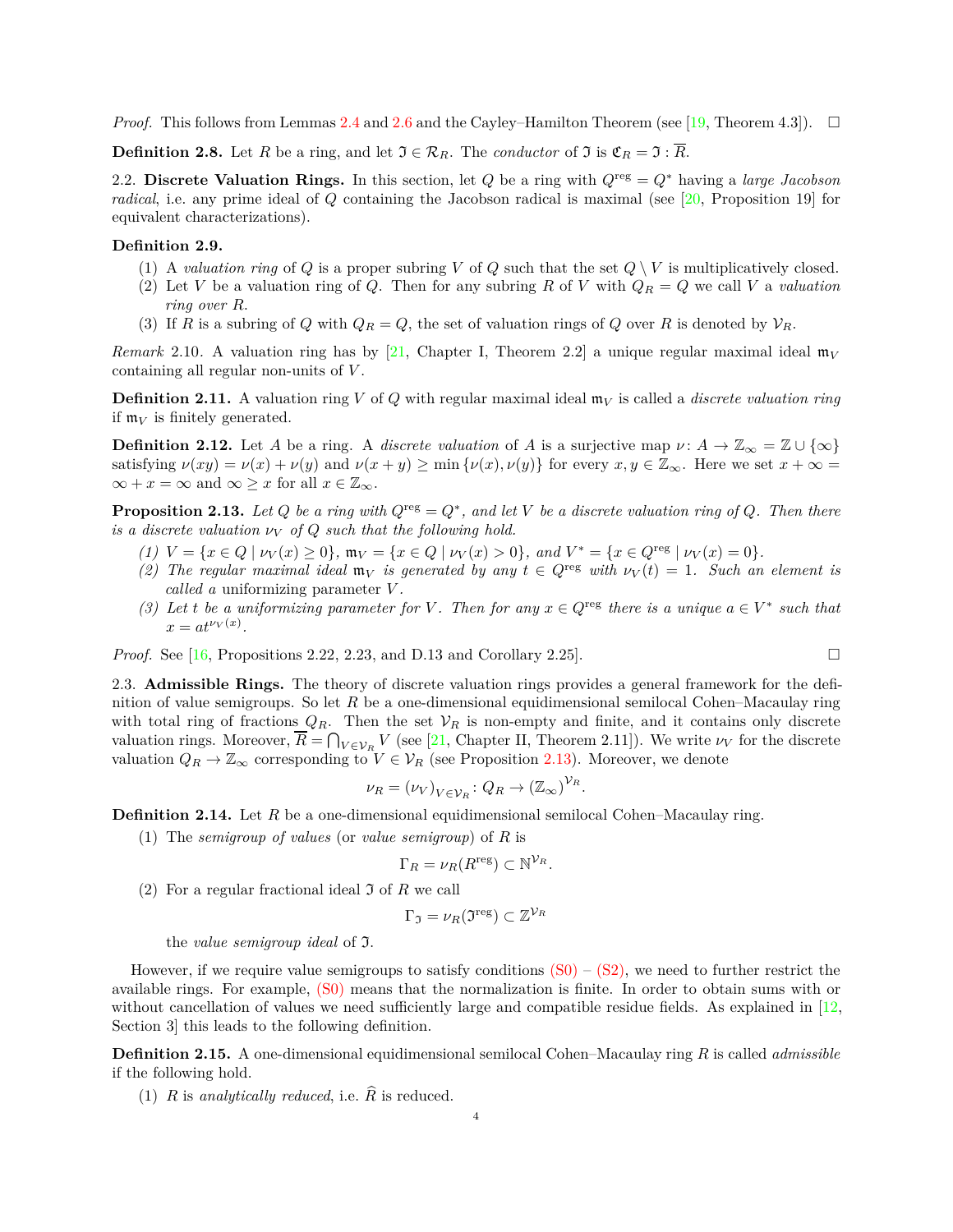- (2) *R* is *residually rational*, i.e.  $R/\mathfrak{m} = \overline{R}/\mathfrak{n}$  for any  $\mathfrak{m} \in \text{Max}(R)$  and for every  $\mathfrak{n} \in \text{Max}(\overline{R})$  with  $\mathfrak{n} \cap R = \mathfrak{m}$ .
- (3) *R* has *large residue fields*, i.e.  $|R/\mathfrak{m}| \geq |\mathcal{V}_{R_{\mathfrak{m}}}|$  for all  $\mathfrak{m} \in \text{Max}(R)$ .

*Remark* 2.16*.* Let *R* be a one-dimensional equidimensional semilocal reduced Cohen–Macaulay ring. The map

$$
\mathcal{V}_R \to \text{Min}\left(\widehat{R}\right),
$$
  

$$
V \mapsto \{x \in R \mid \nu_V(x) = \infty\},\
$$

is a bijection, see [\[16,](#page-19-15) Remark 3.39].

Integral extensions of local ring are not necessarily local. For example, if R is reduced, then  $|\text{Max}(\overline{R})|$  = |Min (*R*)|. Therefore, we allow algebroid curves to be semilocal. Since they are complete, an algebroid curve is the product of finitely many local algebroid curves.

**Definition 2.17.** Let *k* be a field. An *algebroid curve* over *k* is a complete equidimensional reduced Noetherian semilocal *k*-algebra *R* of dimension one such that all residue fields of *R* are isomorphic to *k* (under the canonical surjections  $R \to R/\mathfrak{m}$  for  $\mathfrak{m} \in \text{Max}(R)$ . We call an algebroid curve *admissible* if it is an admissible ring.

<span id="page-4-1"></span>**Proposition 2.18.** Let *k* be a field, and let *R* be an algebroid curve over *k*. If  $|k| \ge |\text{Min}(R)|$ , then *R* is *admissible.*

*Proof.* See [\[16,](#page-19-15) Proposition 3.41]. □

<span id="page-4-3"></span><span id="page-4-2"></span>**Proposition 2.19.** *Let R be a ring, and let A be an integral extension of R in QR.*

- *(1)* If *R is admissible, then A is admissible with*  $V_R = V_A$  *and*  $v_R = v_A$ *. In particular, the value semigroup ideal of A as a regular fractional ideal of R coincides with its semigroup of values as an admissible ring.*
- *(2) If R is an (admissible) algebroid curve over a field k, then A is an (admissible) algebroid curve over k.*

*Proof.* See [\[16,](#page-19-15) Theorem 3.45].

<span id="page-4-4"></span>**Proposition 2.20.** Let  $k$  be a field, and let  $R$  be an algebroid curve over  $k$ . For every  $\mathfrak{p} \in \text{Min}(R)$  and any *uniformizing parameter*  $t_p$  *for the discrete valuation ring*  $\overline{R/p}$  *there is an isomorphism* 

$$
\phi_{\mathfrak{p}} \colon Q_R / \mathfrak{p} Q_R = Q_{R/\mathfrak{p}} \to k[[T_{\mathfrak{p}}]][T_{\mathfrak{p}}^{-1}],
$$
  

$$
t_{\mathfrak{p}} \mapsto T_{\mathfrak{p}},
$$

with  $\phi_{\mathfrak{p}}(\overline{R}/\mathfrak{p}) = k[[t_{\mathfrak{p}}]]$ . This induces an isomorphism

$$
\phi\colon Q_R=\prod_{\mathfrak{p}\in\mathrm{Min}\,(R)}Q_R/\mathfrak{p} Q_R\to \prod_{\mathfrak{p}\in\mathrm{Min}\,(R)}k[[T_{\mathfrak{p}}]][T_{\mathfrak{p}}^{-1}]
$$

*satisfying*

<span id="page-4-0"></span>
$$
\nu_R = \text{ord}_T \circ \phi.
$$

*Proof.* See [\[16,](#page-19-15) Theorems 3.44 and A.74].

2.4. **Blowups and Stable Ideals.** Let again *R* be a one-dimensional semilocal Cohen–Macaulay ring. *Blowing up* a regular fractional ideal J of R, we obtain a sequence of integral extensions of R (see Proposition [2.7\)](#page-2-5) (1)  $R \subset \mathfrak{I} : \mathfrak{I} \subset \mathfrak{I}^2 : \mathfrak{I}^2 \subset \dots$ 

Note that by definition there is a regular element  $x \in Q_R^{\text{reg}}$  such that  $x\mathfrak{I}$  is a regular ideal of *R*. So Remark [2.5](#page-2-6)[.\(1\)](#page-2-7) yields for any  $n \in \mathbb{N}$ 

$$
(x\mathfrak{I})^n : (x\mathfrak{I})^n = (x^n\mathfrak{I}^n) : (x^n\mathfrak{I}^n) = x^n(x^n)^{-1}(\mathfrak{I}^n : \mathfrak{I}^n) = \mathfrak{I}^n : \mathfrak{I}^n.
$$

Thus, we may assume that  $\mathfrak I$  is a regular ideal of R.

We assign a name to the union of the integral extensions in [\(1\)](#page-4-0).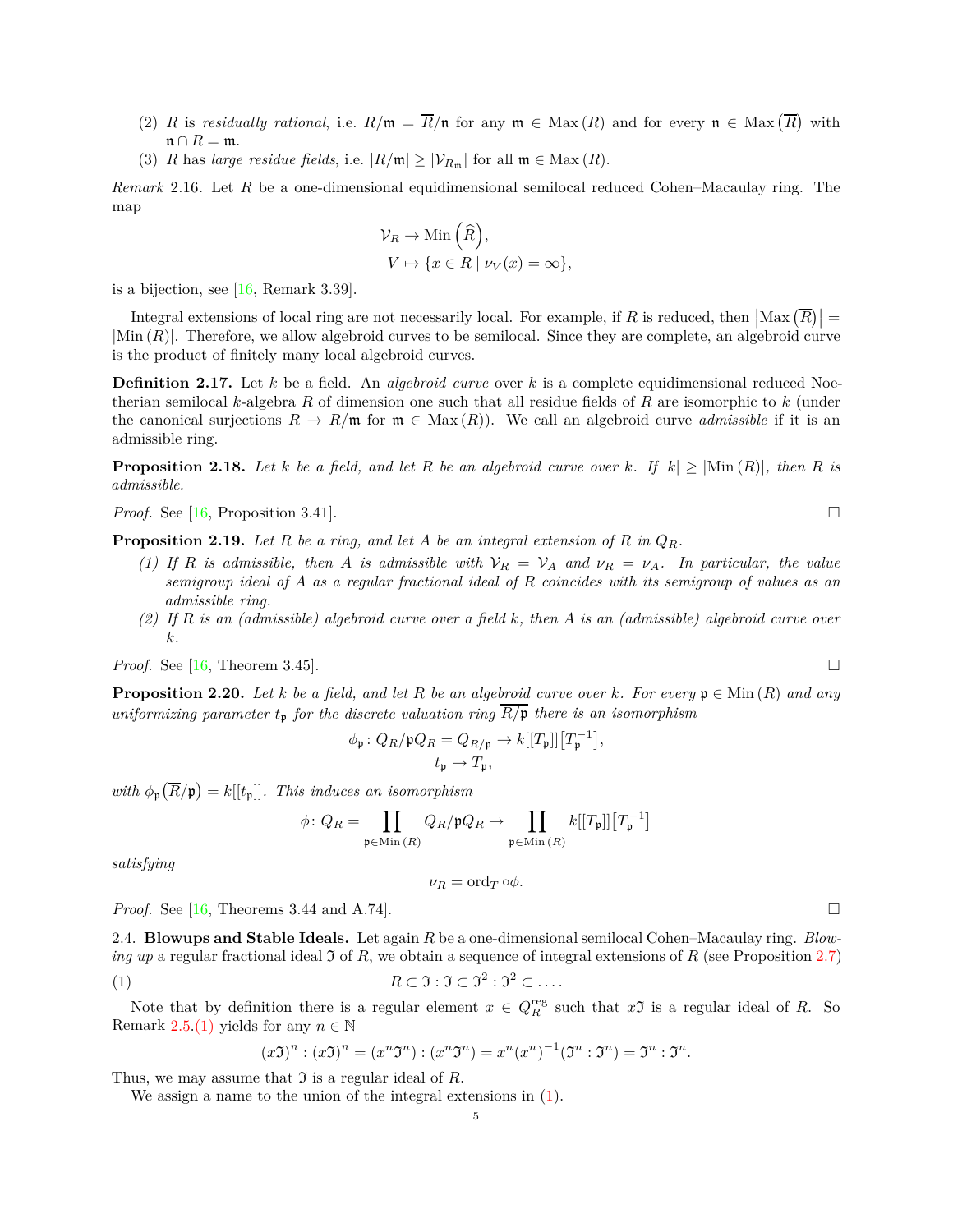**Definition 2.21.** Let  $R$  be a one-dimensional semilocal Cohen–Macaulay ring, and let  $\Im$  be a regular fractional ideal of *R*. The *blowup* of  $\Im$  is the ring  $R^{\Im} = \bigcup_{n \in \mathbb{N}} (\Im^n : \Im^n)$ .

In fact, the sequence [\(1\)](#page-4-0) stabilizes after finitely many steps.

<span id="page-5-1"></span>**Proposition 2.22.** *Let R be a one-dimensional semilocal Cohen–Macaulay ring, and let* I *be a regular fractional ideal of R.*

- <span id="page-5-2"></span>(1)  $R^3$  is a finitely generated R-module, and  $R^3 = \mathfrak{I}^n : \mathfrak{I}^n$  for all sufficiently large *n*.
- (2) There is a regular element  $x \in R^3$  such that  $\Im R^3 = xR^3$ .

*Proof.* See [\[15,](#page-19-14) Proposition 1.1].

It is of particular interest when the sequence [\(1\)](#page-4-0) stabilizes at the first power of I.

**Definition 2.23.** Let *R* be a one-dimensional semilocal Cohen–Macaulay ring. A regular fractional ideal J of *R* is called *stable* if  $R^3 = 3 : 3$ .

<span id="page-5-6"></span>**Proposition 2.24.** *Let R be a one-dimensional semilocal Cohen–Macaulay ring. A regular fractional ideal* I of *R* is stable if and only if there is an  $x \in \mathcal{I}$  such that  $x(\mathcal{I} : \mathcal{I}) = \mathcal{I}$ .

*Proof.* If  $\Im$  is stable, then by Proposition [2.22](#page-5-1)[.\(2\)](#page-5-2) there is an  $x \in \Im$  such that  $x(\Im : \Im) = \Im(\Im : \Im) = \Im$ .

<span id="page-5-0"></span>Conversely, suppose that there is an  $x \in \mathfrak{I}$  such that  $x(\mathfrak{I} : \mathfrak{I}) = \mathfrak{I}$ . Then  $\mathfrak{I}^2 = x(\mathfrak{I} : \mathfrak{I})\mathfrak{I} = x\mathfrak{I}$ . Hence,  $\mathfrak{I}$  is stable by  $[15, \text{Lemma } 1.11(i)].$ 

### 3. Good Semigroups

Based on conditions [\(S0\)](#page-2-0) – [\(S1\),](#page-2-1) Barucci, D'Anna, and Fröberg introduced the notion of *good semigroups* [\[11\]](#page-19-10). Before defining good semigroups, we describe these conditions more generally.

**Definition 3.1.** Let *I* be a finite set, and consider on  $\mathbb{Z}^I$  the natural partial order. We denote  $N =$  $\{\alpha \in \mathbb{Z}^I \mid \alpha \geq 0\}$ . For a subset *E* of  $\mathbb{Z}^I$  we consider the following properties (see [\[8,](#page-19-7) Section 1] and [\[10,](#page-19-9) Section 2]).

- <span id="page-5-5"></span><span id="page-5-3"></span>(E0) There exists an  $\alpha \in \mathbb{Z}^I$  such that  $\alpha + N \subset E$ .
- <span id="page-5-4"></span>(E1) If  $\alpha, \beta \in E$ , then inf  $(\alpha, \beta) = (\min{\{\alpha_i, \beta_i\}})_{i \in I} \in E$ .
- (E2) For any  $\alpha, \beta \in E$  with  $\alpha_j = \beta_j$  for some  $j \in I$ , there exists an  $\varepsilon \in E$  such that  $\varepsilon_j > \alpha_j = \beta_j$  and  $\varepsilon_i \geq \min \{ \alpha_i, \beta_i \}$  for all  $i \in I$ , where equality is obtained whenever  $\alpha_i \neq \beta_i$ .

We are now equipped to introduce good semigroups.

**Definition 3.2.** Let *S* be a partially ordered cancellative commutative monoid with unique minimal element 0. Then *S* is called a *good semigroup* if it satisfies the following.

- (1) The group of differences  $D_S$  is generated by a finite set *I* such that the natural surjection  $\mathbb{Z}^I \twoheadrightarrow D_S$ is an order preserving isomorphism. Note that *I* is then unique and contains only positive elements (see [\[12,](#page-19-11) Lemma 3.1.7]). In the following, we identify *S* with its image as a submonoid of  $\mathbb{Z}^I$ , and we refer to *I* without further explanation.
- (2) Properties [\(E1\),](#page-5-3) (E1), and [\(E2\)](#page-5-4) hold for *S* (as a subset of  $D_S = \mathbb{Z}^I$ ).

These semigroups have a "tropical" semiring structure. In order to view this structure parallel to the structure of admissible rings, we restrict our considerations to certain semigroup ideals corresponding to the value sets of fractional ideals.

**Definition 3.3.** Let *S* be a good semigroup, embedded into its group of differences  $D_S = \mathbb{Z}^I$ .

- (1) We set  $\overline{S} = \{ \alpha \in \mathbb{Z}^I \mid \alpha \geq 0 \} \cong \mathbb{N}^I$ .
- (2) A good semigroup *S* is said to be a *numerical semigroup* if  $|I| = 1$ .
- (3) A *semigroup ideal* of a good semigroup *S* is a non-empty subset *E* of  $D_S$  such that  $E + S \subset E$  and  $\alpha + E \in S$  for some  $\alpha \in S$ .
- (4) A *good semigroup ideal* of a good semigroup *S* is a semigroup ideal *E* of *S* satisfying properties [\(E1\)](#page-5-3) and  $(E2)$ .
- (5) For a good semigroup *S* we denote by  $\mathcal{G}_S$  the set of all good semigroup ideals of *S*.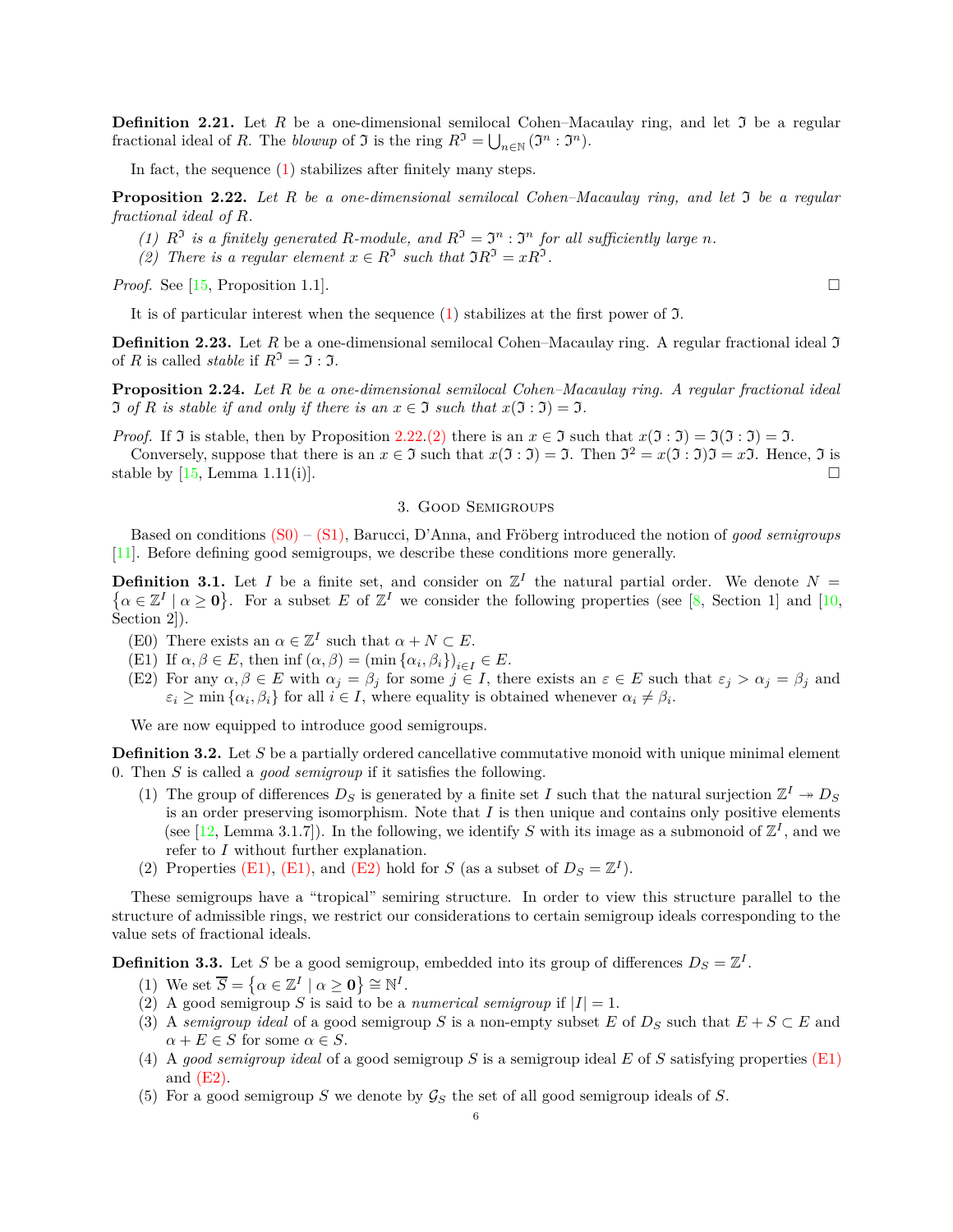In fact, the definitions of good semigroups and good semigroup ideals describe value sets of admissible rings and their fractional ideals.

<span id="page-6-5"></span>**Proposition 3.4.** *Let R be an admissible ring. Then*  $\Gamma_R$  *is a good semigroup, and*  $\Gamma_{\mathfrak{I}} \in \mathcal{G}_{\Gamma_R}$  *for every*  $\mathfrak{I} \in \mathcal{R}_R$ *.* 

*Proof.* See [\[12,](#page-19-11) Remark 4.1.2.(d)]. □

However, value semigroups of admissible rings are not characterized as good semigroups. An example of a good semigroup which is not the value semigroups of an admissible ring can be found in [\[11,](#page-19-10) Example 2.16].

<span id="page-6-8"></span><span id="page-6-6"></span>*Remark* 3.5*.*

- (1) Let *S* be a good semigroup in  $\mathbb{Z}^I$ . Then its group of differences is  $D_S = \mathbb{Z}^I$ .
- <span id="page-6-7"></span>(2) If *S* is a good semigroup, any semigroup ideal *E* of *S* satisfies property [\(E0\)](#page-5-5) since *S* does and  $E + S \subset E$ .
- (3) If *S* is a numerical semigroup, then  $E \in \mathcal{G}_S$  for every semigroup ideal *E* of *S*.
- (4) If *S* and *S'* are good semigroups with  $S \subset S' \subset \overline{S}$ , then  $D_{S'} = D_S$ , and hence  $\overline{S'} = \overline{S}$ . It follows that  $\mathcal{G}_{S'} \subset \mathcal{G}_S$ , and, in particular,  $S' \in \mathcal{G}_S$ .

See [\[12,](#page-19-11) Remark 4.1.2].

<span id="page-6-3"></span>**Definition 3.6.** Let *S* be a good semigroup, and let  $J \subset I$ . We denote by  $pr_J : \mathbb{Z}^I \to \mathbb{Z}^J$  the projection map. For a subset *E* of  $\mathbb{Z}^I$  we call  $\text{pr}_J(E)$  the *projection* of *E*, and we denote it by  $E_J$ . We write  $E_i = E_{\{i\}}$ for  $i \in I$ .

<span id="page-6-4"></span>**Proposition 3.7.** *Let S be a good semigroup, and let*  $J \subset I$ *. Then the projection*  $S_J$  *is a good semigroup with*  $D_{S_J} = \mathbb{Z}^J$ , and  $E_J \in \mathcal{G}_{S_J}$  for every  $E \in \mathcal{G}_S$ .

*Proof.* See [\[16,](#page-19-15) Proposition 4.59]. Also see [\[11,](#page-19-10) Proposition 2.2].

# **Definition 3.8.**

(1) Let *R* be an admissible ring, and let  $\Im$  be an *R*-submodule of  $Q_R$ . For  $\alpha \in D_{\Gamma_R}$  we set

$$
\mathfrak{I}^{\alpha} = \{ x \in \mathfrak{I} \mid \nu(x) \ge \alpha \} = \mathfrak{I} \cap (Q_R)^{\alpha}.
$$

(2) Let *S* be a good semigroup, and let  $E \subset D_S$ . For  $\alpha \in D_S$  we set

$$
E^{\alpha} = \{ \beta \in E \mid \beta \ge \alpha \} = E \cap (D_S)^{\alpha}.
$$

<span id="page-6-2"></span><span id="page-6-0"></span>*Remark* 3.9*.*

- (1) Let *R* be an admissible ring, and let  $\mathfrak{I} \in \mathcal{R}_R$ . For any  $\alpha \in D_{\Gamma_R}$  the set  $\mathfrak{I}^{\alpha}$  is a regular fractional ideal of *R* with  $\Gamma_{\mathfrak{I}^{\alpha}} = (\Gamma_{\mathfrak{I}})^{\alpha}$ .
- <span id="page-6-1"></span>(2) Let *S* be a good semigroup, and let  $E \in \mathcal{G}_S$ . For any  $\alpha \in D_S$  the set  $E^{\alpha}$  is a good semigroup ideal of *S*.

3.1. **Localization.** Considering only local algebroid curves, Delgado found that **0** is the only element of the value semigroup with a zero component. Accordingly, a good semigroup *S* has been called *local* if **0** is the only element of *S* with a zero component [\[11,](#page-19-10) [12,](#page-19-11) [16\]](#page-19-15).

In a local good semigroup *S*, the set  $M_S = S \setminus \{0\}$  is a good semigroup ideal, and it is called the *maximal ideal* of *S*. In fact, an admissible ring *R* is local if and only if its semigroup of values Γ*<sup>R</sup>* is local, and if m is the maximal ideal of *R*, then  $\Gamma_{\mathfrak{m}} = M_{\Gamma_R}$  (see [\[11,](#page-19-10) page 6]).

Any good semigroup decomposes uniquely into a product of finitely many local good semigroups. Moreover, this decomposition is compatible with localizations of admissible rings: If *R* is an admissible ring, then  $\Gamma_R = \prod_{\mathfrak{m} \in \text{Max}(R)} \Gamma_{R_{\mathfrak{m}}}$ , see [\[12,](#page-19-11) Theorems 3.2.2 and 4.1.6].

In this section, we establish an intrinsic notion of maximal ideals of good semigroups. This extends the above definition in the local case, and Corollary [3.15](#page-7-0) yields again the above characterization of locality.

We furthermore remark that a similar intrinsic approach can be applied for minimal prime ideals of good semigroups. Then for an admissible ring *R* we can deduce a bijection Min  $R \to \text{Min } \Gamma_R$ ,  $\mathfrak{p} \mapsto \Gamma_{\mathfrak{p}}$ , such that  $\Gamma_{R/\mathfrak{p}} = \Gamma_R/\Gamma_{\mathfrak{p}}$  (using a "natural" definition of the *quotient semigroup* corresponding to the ring version). cf.  $[10,$  Proposition 1.2 and  $[16,$  Propositions 4.67 and 4.69.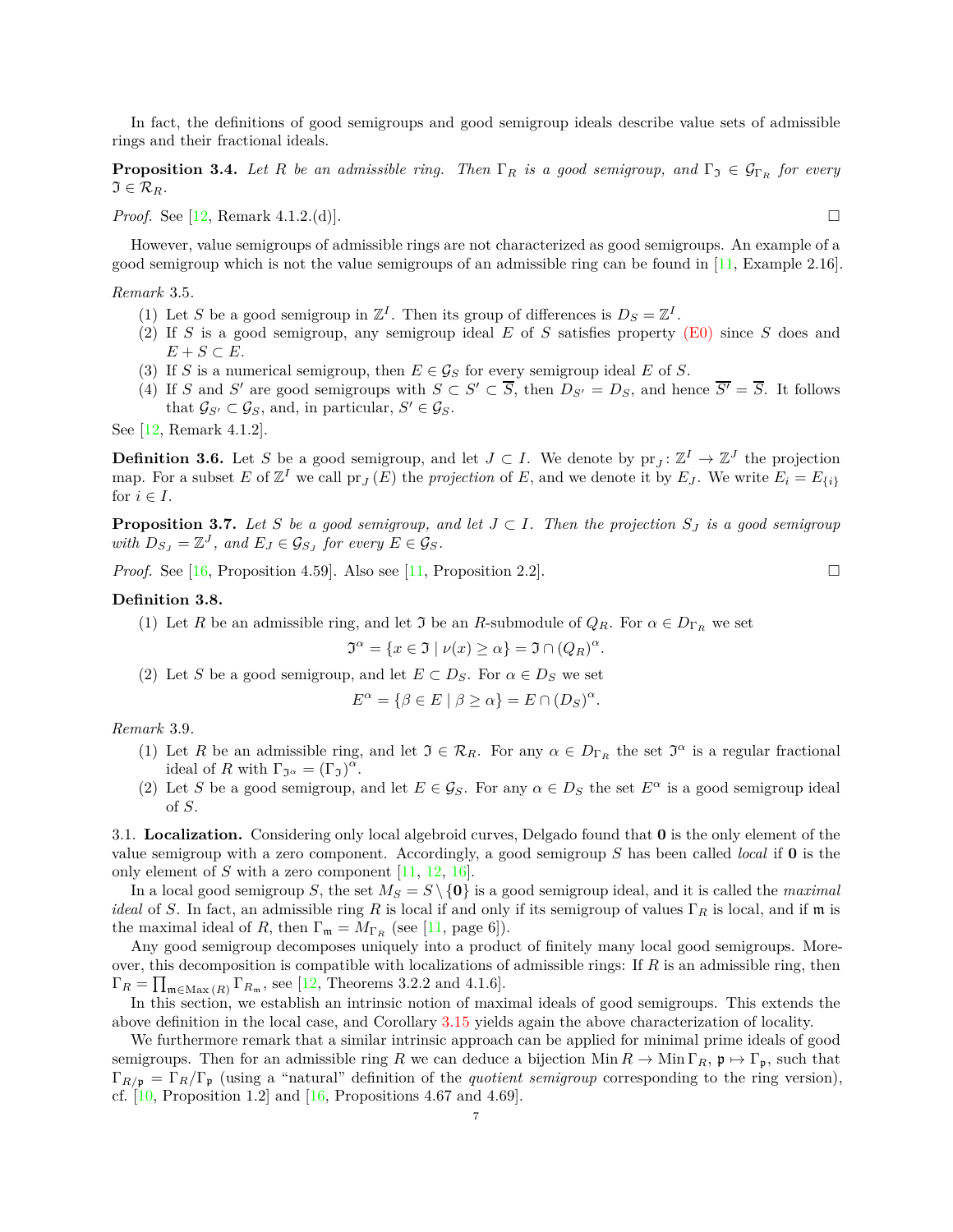**Definition 3.10.** Let *S* be a good semigroup.

- (1) A good semigroup ideal *M* of *S* with  $M \subseteq S$  is called *maximal* if for every good semigroup ideal *E* of *S* with  $M \subset E \subseteq S$  we have  $E = M$ .
- (2) We denote the set of maximal ideals of *S* by Max (*S*).
- (3) *S* is called *local* if it has a unique maximal ideal *MS*.

*Remark* 3.11*.* A numerical semigroup is a local good semigroup.

<span id="page-7-1"></span>**Lemma 3.12.** *Let S be a good semigroup. Then*  $\text{Max}(S) = \{S^{\mathbf{e}_i} \mid i \in I\}.$ 

*Proof.* Let *E* be a good semigroup ideal of *S* with  $E \subseteq S$ . Since *E* satisfies property [\(E1\),](#page-5-3) there is an  $i \in I$  such that  $\alpha_i > 0$  for all  $\alpha \in E$  (otherwise  $0 \in E$ ). This implies  $E \subset S^{\mathbf{e}_i}$ . Therefore, we have  $\text{Max}(S) = \{S^{\mathbf{e}_i} \mid i \in I\} \text{ (see Remark 3.9. (2))}.$  $\text{Max}(S) = \{S^{\mathbf{e}_i} \mid i \in I\} \text{ (see Remark 3.9. (2))}.$  $\text{Max}(S) = \{S^{\mathbf{e}_i} \mid i \in I\} \text{ (see Remark 3.9. (2))}.$  $\text{Max}(S) = \{S^{\mathbf{e}_i} \mid i \in I\} \text{ (see Remark 3.9. (2))}.$  $\text{Max}(S) = \{S^{\mathbf{e}_i} \mid i \in I\} \text{ (see Remark 3.9. (2))}.$ 

In particular, any good semigroup is "semilocal".

<span id="page-7-4"></span><span id="page-7-3"></span><span id="page-7-2"></span>**Proposition 3.13.** Let *S* be a good semigroup. For every  $M \in \text{Max}(S)$  we denote  $I_M = \{i \in I \mid 0 \in M_i\}$ .

- (1)  $M = S^{\mathbf{e}_{I \setminus I_M}}$  for every  $M \in \text{Max}(S)$ .
- (2) The family  $(I \setminus I_M)_{M \in \text{Max}(S)}$  yields a partition of *I*.

*Proof.* On *I* we define the following equivalence relation: two elements *i* and *j* of *I* are equivalent if and only if  $S^{\mathbf{e}_i} = S^{\mathbf{e}_j}$ . Then  $S^{\mathbf{e}_i} = S^{\mathbf{e}_i}$  for every  $i \in I$ , where we denote by  $\overline{i}$  the equivalence class of *i*. Moreover, denoting by  $\overline{I}$  the set of equivalence classes there is by Lemma [3.12](#page-7-1) a bijection

$$
\begin{aligned}\n\text{Max}(S) &\rightarrow I, \\
M &\mapsto I \setminus I_M, \\
S^{\mathbf{e}_J} &\leftarrow J.\n\end{aligned}
$$

<span id="page-7-5"></span>*Remark* 3.14. Let *S* be a good semigroup, and let  $M \in Max(S)$ . For every  $i \in I_M$  pick an  $\alpha^{(i)} \in M_S$  with  $(\alpha^{(i)})_i = 0$ , and set  $\alpha = \inf ((\alpha^{(i)} \mid i \in I_M))$ . Then  $\alpha_i > 0$  for all  $i \in I \setminus I_M$  (see Proposition [3.13.](#page-7-2)[\(1\)\)](#page-7-3) and  $\alpha_{I_M} = 0.$ 

The following immediate consequence of Proposition [3.13](#page-7-2) relates our definition of maximal ideals and local good semigroups to the one used for example in [\[11,](#page-19-10) [12,](#page-19-11) [16\]](#page-19-15).

<span id="page-7-0"></span>**Corollary 3.15.** *Let S be a good semigroup. Then S is local if and only if* **0** *is the only element in S with a zero component. Moreover, if S is local, then its maximal ideal is*  $M_S = S \setminus \{0\} = S^1$ *.*

<span id="page-7-6"></span>*Remark* 3.16*.* Note that every numerical semigroup is local.

<span id="page-7-7"></span>**Proposition 3.17.** *Let R be an admissible ring. Then there is a bijection*

$$
Max(R) \to Max S,
$$

$$
\mathfrak{m}\mapsto \Gamma_{\mathfrak{m}}.
$$

*(note that maximal ideals of R must be regular as R is equidimensional, see* [\[16,](#page-19-15) Proposition B.27]*). In particular, R is local if and only if* Γ*<sup>R</sup> is local.*

*Proof.* Let i be a proper ideal of *R*. Then there is an  $V \in V_R$  such that  $\nu_V(x) > 0$  for all  $x \in V_R$  $\{x \in R \mid \nu(x) = 0\} = R^*$  (see [\[12,](#page-19-11) Equation (3.1)]). Therefore,  $\text{Max}(R) = \{R^{\mathbf{e}_V} \mid V \in \mathcal{V}_R\}$  (see Remark [3.9.](#page-6-0)[\(1\)\)](#page-6-2). Then claim follows from Lemma [3.12](#page-7-1) since  $\Gamma_{R^{\alpha}} = (\Gamma_R)^{\alpha}$  for any  $\alpha \in D_{\Gamma_R}$  by Remark  $3.9.(1)$  $3.9.(1)$ 

With a notion of maximal ideals of good semigroups, we could use the semiring structure to define localizations in the "usual" way. It turns out, however, that it suffices to consider projections.

**Definition 3.18.** Let *S* be a good semigroup, and let  $E \in \mathcal{G}_S$ . For a maximal ideal *M* of *S* we define the *localization* of *E* with respect to *M* as  $E_M = E_{I \setminus I_M}$ , where  $E_{I \setminus I_M}$  is the projection of Definition [3.6,](#page-6-3) and  $I_M$ is defined as in Proposition [3.13.](#page-7-2)

We can now formulate  $[12,$  Theorem 4.1.6] in terms of localizations.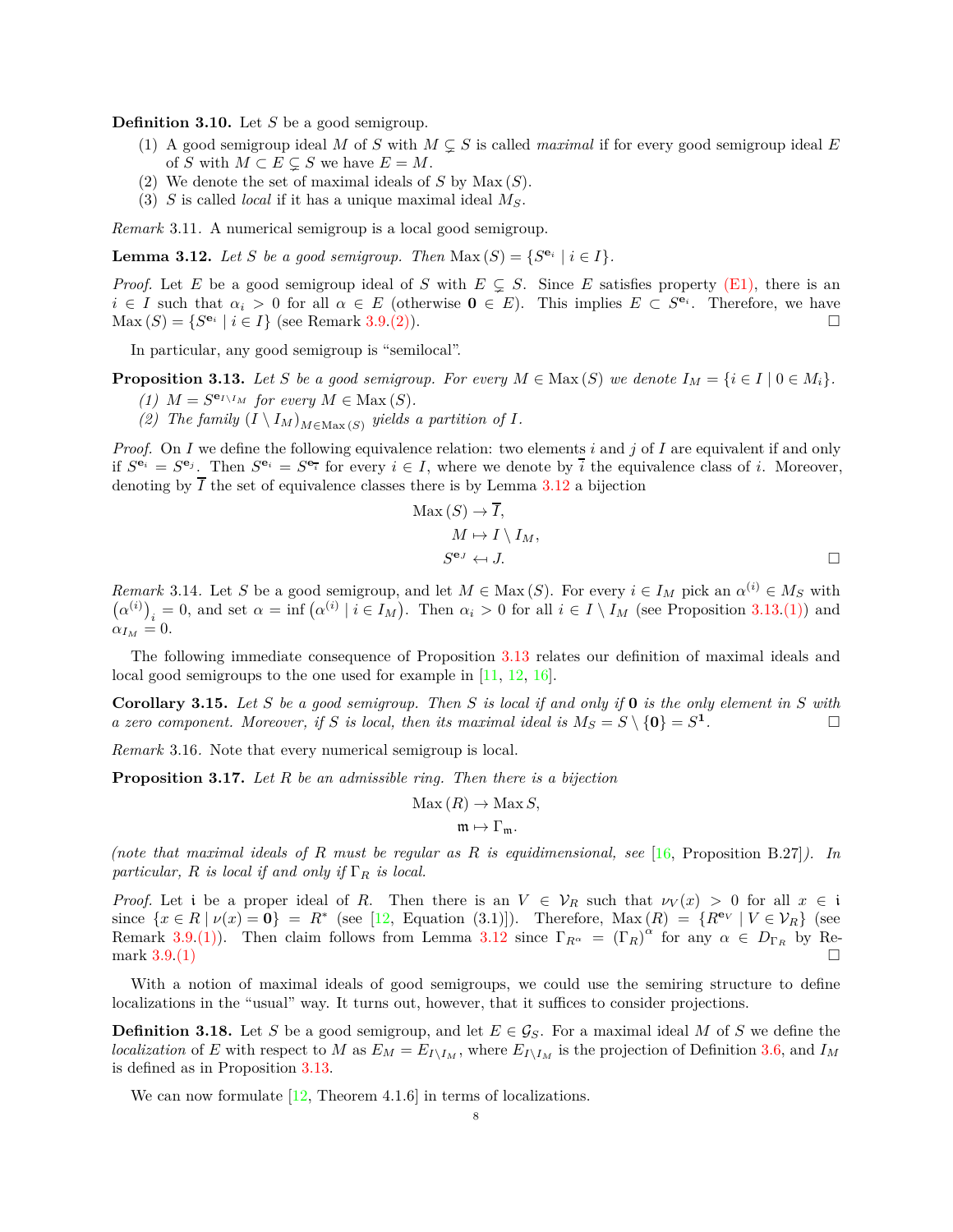<span id="page-8-4"></span>

FIGURE 1. The value semigroup (ideals) in Example [3.24.](#page-8-1)

# <span id="page-8-2"></span>**Theorem 3.19.** *Let S be a good semigroup.*

- *(1) For every maximal ideal M of S the good semigroup S<sup>M</sup> (see Proposition [3.7\)](#page-6-4) is local with maximal*  $ideal$   $M_M$ .
- <span id="page-8-3"></span> $(2)$   $S = \prod_{M \in \text{Max}(S)} S_M$ .
- (3) Every good semigroup ideal  $E$  of  $S$  decomposes as  $E = \prod_{M \in \text{Max}(S)} E_M$ .

*Proof.* See [\[11,](#page-19-10) (Proof of) Theorem 2.5 and Proposition 2.12] and Proposition [3.13](#page-7-2)[.\(2\)](#page-7-4) and Remark [3.14.](#page-7-5)  $\Box$ 

*Remark* 3.20*.* Note that the decomposition of a good semigroup into its localizations as in Theorem [3.19](#page-8-2)[.\(2\)](#page-8-3) is unique, see  $[11,$  Remark 2.6.

3.2. **Differences.** Products and quotients are important operations for fractional ideals (see Definition [2.3\)](#page-2-8). The obvious combinatorial counterparts appear to be sums and differences.

<span id="page-8-0"></span>**Definition 3.21.** Let *S* be a good semigroup, and let  $E, F \subset_S$ . The *difference* of *E* and *F* is

$$
E - F = \{ \alpha \in D_S \mid \alpha + F \subset E \}.
$$

However, good semigroup ideals are not closed under these operations.

<span id="page-8-8"></span>*Remark* 3.22*.* Let *S* be a good semigroup, and let *E* and *F* be two semigroup ideals of *S*. Then *E* + *F* and  $E - F$  are semigroup ideals of *S* (see [\[16,](#page-19-15) Lemma 4.18]). However,  $E, F \in \mathcal{G}_S$  does in general neither imply *E* + *F* ∈  $\mathcal{G}_S$  (see Example [3.24](#page-8-1) below) nor *E* − *F* ∈  $\mathcal{G}_S$  (see Example [3.25](#page-9-0) below).

In particular, sums and differences are not compatible with there algebraic counterparts.

<span id="page-8-9"></span><span id="page-8-5"></span>*Remark* 3.23*.* Let *R* be an admissible ring, and let  $\mathfrak{I}, \mathfrak{J} \in \mathcal{R}_R$ .

<span id="page-8-6"></span>(1) If  $\mathfrak{I} \subset \mathfrak{J}$ , then  $\Gamma_{\mathfrak{I}} \subset \Gamma_{\mathfrak{J}}$ .

<span id="page-8-7"></span>(2)  $\Gamma_5 + \Gamma_3 \subset \Gamma_{33}$ . In general, however, this inclusion is not an equality, see Example [3.24](#page-8-1) below.

(3)  $\Gamma_{\mathfrak{I}:\mathfrak{J}} \subset \Gamma_{\mathfrak{I}} - \Gamma_{\mathfrak{J}}$ . In general, however, this inclusion is not an equality, see Example [3.25](#page-9-0) below.

See [\[12,](#page-19-11) Remark 3.1.10].

<span id="page-8-1"></span>**Example 3.24.** Consider the admissible ring (see Proposition [2.18\)](#page-4-1)

$$
R=\mathbb{C}\left[\left[\left(-t_1^4,t_2\right),\left(-t_1^3,0\right),\left(0,t_2\right),\left(t_1^5,0\right)\right]\right]\subset\mathbb{C}\left[\left[t_1\right]\right]\times\mathbb{C}\left[\left[t_2\right]\right]=\overline{R},
$$

and the *R*-submodules of *Q<sup>R</sup>*

$$
\mathfrak{I} = \langle (t_1^3, t_2), (t_1^2, 0) \rangle_R, \n\mathfrak{J} = \langle (t_1^3, t_2), (t_1^4, 0), (t_1^5, 0) \rangle_R.
$$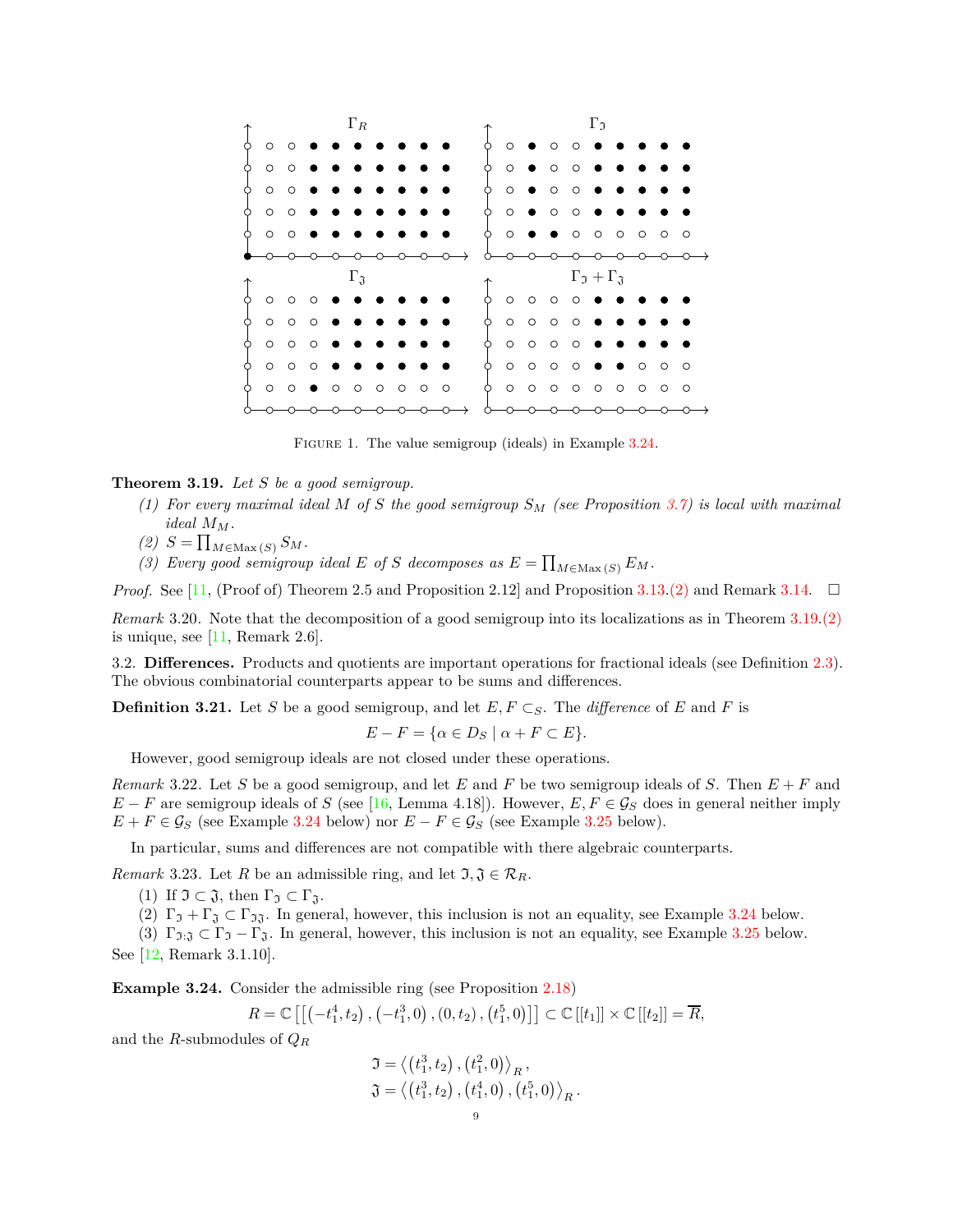<span id="page-9-1"></span>

| $\Gamma_R$ |        |  |                                       |  |  |                                        |                         |  |  |          |  |                                                                  | $\Gamma_{\mathfrak{m}_R}-\Gamma_{\mathfrak{m}_R}$ |  |          |  |        |                                       |         |        |                                     |  |  |  |  |  |  |         |                 |  |
|------------|--------|--|---------------------------------------|--|--|----------------------------------------|-------------------------|--|--|----------|--|------------------------------------------------------------------|---------------------------------------------------|--|----------|--|--------|---------------------------------------|---------|--------|-------------------------------------|--|--|--|--|--|--|---------|-----------------|--|
|            |        |  |                                       |  |  |                                        |                         |  |  |          |  |                                                                  |                                                   |  |          |  |        |                                       |         |        |                                     |  |  |  |  |  |  |         |                 |  |
| ∩          | $\cap$ |  |                                       |  |  |                                        |                         |  |  | $\cap$   |  |                                                                  |                                                   |  | ∩        |  | $\cap$ |                                       |         |        | $\circ$ $\circ$ $\bullet$ $\bullet$ |  |  |  |  |  |  |         |                 |  |
| $\circ$    |        |  | $\circ \circ \circ \circ \circ \circ$ |  |  |                                        | $\circ$ $\circ$ $\circ$ |  |  | $\Omega$ |  |                                                                  |                                                   |  | $\Omega$ |  |        | $\circ$ $\circ$ $\circ$               | $\circ$ |        | .                                   |  |  |  |  |  |  |         |                 |  |
| $\circ$    |        |  |                                       |  |  | $000000000$                            |                         |  |  | $\cap$   |  |                                                                  |                                                   |  | $\cap$   |  |        | $\circ \circ \circ \circ \circ$       |         |        | .                                   |  |  |  |  |  |  |         |                 |  |
| $\circ$    |        |  |                                       |  |  | 00000000                               |                         |  |  | $\cap$   |  |                                                                  |                                                   |  | $\Omega$ |  |        | 0 0 0 0 <b>0 0 0</b>                  |         |        |                                     |  |  |  |  |  |  |         |                 |  |
| $\circ$    |        |  |                                       |  |  | 00000000                               |                         |  |  | $\cap$   |  |                                                                  |                                                   |  | $\Omega$ |  |        | 0 0 0 <b>0 0 0 0</b>                  |         |        |                                     |  |  |  |  |  |  |         |                 |  |
| $\cap$     |        |  |                                       |  |  |                                        |                         |  |  |          |  |                                                                  |                                                   |  | $\cap$   |  |        | 0 0 0 <b>0 0 0 0</b>                  |         |        |                                     |  |  |  |  |  |  |         |                 |  |
|            |        |  |                                       |  |  | 0 0 0 0 0 0 0 0 <b>0 0 0</b> 0 0 0 0 0 |                         |  |  |          |  |                                                                  |                                                   |  | $\circ$  |  |        | 0 0 0 <b>0 0 0 0</b>                  |         |        |                                     |  |  |  |  |  |  |         |                 |  |
|            |        |  |                                       |  |  | . <b>. .</b>                           |                         |  |  |          |  |                                                                  |                                                   |  | $\Omega$ |  |        | 0 0 0 <b>0 0 0 0</b>                  |         |        |                                     |  |  |  |  |  |  |         |                 |  |
| $\circ$    |        |  |                                       |  |  | 0 0 0 0 0 0 0 0 0 0                    |                         |  |  |          |  | $\begin{array}{ccc} & \circ & \circ & \circ & \circ \end{array}$ |                                                   |  | $\cap$   |  |        | 0 0 0 <b>0 0 0 0</b>                  |         |        |                                     |  |  |  |  |  |  |         |                 |  |
| $\circ$    |        |  |                                       |  |  |                                        |                         |  |  |          |  |                                                                  |                                                   |  | $\cap$   |  |        | $\circ \circ \circ \circ \circ$       |         |        | .                                   |  |  |  |  |  |  |         |                 |  |
|            |        |  |                                       |  |  | 0 0 0 0 0 0 0 0 0 0 0 0 0 0 0 0        |                         |  |  |          |  |                                                                  |                                                   |  | $\cap$   |  |        | $\circ$ $\circ$ $\circ$ $\circ$       |         |        | .                                   |  |  |  |  |  |  |         |                 |  |
|            |        |  |                                       |  |  | .                                      |                         |  |  |          |  |                                                                  |                                                   |  | $\Omega$ |  |        | .                                     |         |        |                                     |  |  |  |  |  |  |         |                 |  |
| $\circ$    |        |  |                                       |  |  |                                        |                         |  |  |          |  |                                                                  |                                                   |  | $\Omega$ |  |        | $0 \bullet 0 0 0 0 0 0 0 0 0 0 0 0 0$ |         |        |                                     |  |  |  |  |  |  |         |                 |  |
| $\cap$     |        |  |                                       |  |  | .                                      |                         |  |  |          |  |                                                                  |                                                   |  | $\Omega$ |  |        | .                                     |         | $\cap$ |                                     |  |  |  |  |  |  |         | .               |  |
| $\circ$    |        |  |                                       |  |  | 0 0 0 0 0 0 0 0 0 0 0 0 0 0 0          |                         |  |  |          |  |                                                                  |                                                   |  | $\circ$  |  |        |                                       |         |        |                                     |  |  |  |  |  |  |         |                 |  |
| $\cap$     |        |  |                                       |  |  |                                        |                         |  |  |          |  |                                                                  | ററ                                                |  | $\circ$  |  |        | 0000                                  |         |        | $0 0 0 0 0 0 0 0 0$                 |  |  |  |  |  |  | $\circ$ | $\circ$ $\circ$ |  |
|            |        |  |                                       |  |  |                                        |                         |  |  |          |  |                                                                  |                                                   |  |          |  |        |                                       |         |        |                                     |  |  |  |  |  |  |         |                 |  |

Figure 2. The value semigroup (ideals) in Example [3.25,](#page-9-0) see [\[11,](#page-19-10) Example 3.3].

Then  $\mathfrak{I}, \mathfrak{J} \in \mathcal{R}_R$  (see Remark [2.2\)](#page-2-9). Moreover, Figure [1](#page-8-4) shows that  $\Gamma_{\mathfrak{I}} + \Gamma_{\mathfrak{J}}$  does not satisfy property [\(E2\).](#page-5-4) Thus,  $\Gamma_1 + \Gamma_3 \subsetneq \Gamma_{3}$  by Remark [3.23](#page-8-5)[.\(2\)](#page-8-6) and Proposition [3.4.](#page-6-5)

<span id="page-9-0"></span>**Example 3.25.** Barucci, D'Anna and Fröberg showed in [\[11,](#page-19-10) Example 3.3] that for the local admissible ring (see Figure [2](#page-9-1) and Propositions [2.18](#page-4-1) and [3.15\)](#page-7-0)

$$
R = \mathbb{C}[[x_1,\ldots,x_{11}]]
$$

with  $x_1 = (t_1^7, t_2^6), x_2 = (t_1^6, t_2^7), x_3 = (t_1^9, t_2^{11}), x_4 = (t_1^{10}, t_2^{10}), x_5 = (t_1^{11}, t_2^{9}), x_6 = (t_1^{11}, t_2^{10}), x_7 = (t_1^{12}, t_2^{12}),$  $x_8 = (t_1^{13}, -t_2^{13})$ ,  $x_9 = (t_1^{20}, t_2^{12})$ ,  $x_{10} = (t_1^{16}, t_2^{20})$ ,  $x_{11} = (t_1^{12}, t_2^{20})$  with maximal ideal  $\mathfrak{m}_R$  the difference  $\Gamma_{\mathfrak{m}_R} - \Gamma_{\mathfrak{m}_R}$  does not satisfy property [\(E2\),](#page-5-4) see Figure [2.](#page-9-1) Thus,  $\Gamma_{\mathfrak{m}_R} - \Gamma_{\mathfrak{m}_R} \subsetneq \Gamma_{\mathfrak{m}_R:\mathfrak{m}_R}$  by Remark [3.23](#page-8-5)[.\(3\)](#page-8-7) and Proposition [3.4.](#page-6-5)

<span id="page-9-2"></span>*Remark* 3.26*.* Let *S* be a good semigroup, and let  $\alpha \in D_S$ .

(1) Let *E*, *F*, and *G* be semigroup ideals of *S*. Then

$$
(E - F) - G = E - (F + G) = (E - G) - F.
$$

<span id="page-9-4"></span>(2) For any two semigroup ideals *E* and *F* of *S* we have

$$
(\alpha + E) - F = \alpha + (E - F) = E - (-\alpha + F).
$$

<span id="page-9-3"></span>(3) Let *E*, *E'*, *F*, and *F'* be semigroup ideals of *S*. If  $E \subset E'$  and  $F \subset F'$ , then

$$
E - F' \subset E - F \subset E' - F.
$$

- (4) For any  $E \in \mathcal{G}_S$  we have  $E S = E$ .
- (5) The map  $\mathcal{G}_S \to \mathcal{G}_S$ ,  $E \mapsto \alpha + E$  is a bijection.

Let *S* be a good semigroup, and let  $E \in \mathcal{G}_S$ . Since *E* satisfies property [\(E1\),](#page-5-3) and since it is bounded from below, there is a unique minimal element of *E* (see [\[16,](#page-19-15) Lemma 4.12]). Moreover, the set  $E - \overline{S}$  is a good semigroup ideal of *S* (see [\[12,](#page-19-11) Lemma 4.1.4]). This allows for the following definition.

<span id="page-9-5"></span>**Definition 3.27.** Let *S* be a good semigroup, and let  $E \in \mathcal{G}_S$ .

- (1) We denote the *minimal element* of  $E$  by  $\mu_E$ .
- <span id="page-9-6"></span>(2) The *conductor ideal* of *E* is  $C_E = E - \overline{S}$ .
- (3) The *conductor* of *E* is  $\gamma_E = \mu_{C_E} = \inf \{ \alpha \in D_S \mid \alpha + \overline{S} \subset E \}.$
- (4) We write  $\tau_E = \gamma_E 1$ .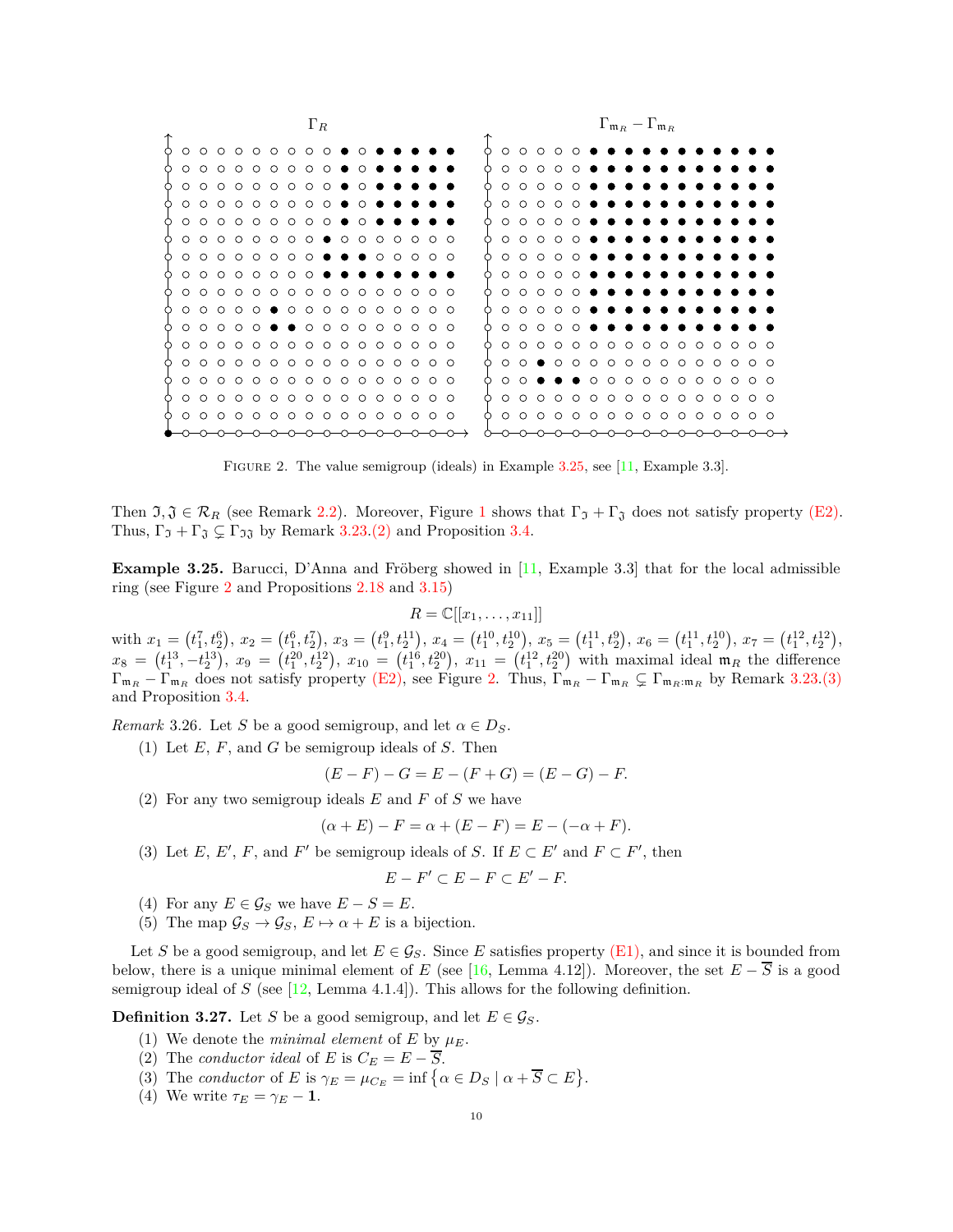<span id="page-10-9"></span><span id="page-10-8"></span><span id="page-10-7"></span>*Remark* 3.28. Let *S* be a good semigroup, and let  $E \in \mathcal{G}_S$ . Then

- (1)  $E \subset \mu_E + \overline{S}$ , and
- (2)  $C_E = \gamma_E + \overline{S} \subset E$  (see [\[16,](#page-19-15) Remark 4.27]).

<span id="page-10-3"></span>**Lemma 3.29.** *Let S be a good semigroup, and let E and F be good semigroup ideals of S. Then*

$$
\gamma_{E-F} = \gamma_E - \mu_F.
$$

*Proof.* See [\[12,](#page-19-11) Lemma 4.1.11]

<span id="page-10-10"></span>**Lemma 3.30.** Let S be a good semigroup, and let  $E \in \mathcal{G}_S$ . For any  $\alpha \in D_S$ , we have  $\alpha \in E$  if and only if inf  $(\alpha, \gamma_E) \in E$ *.* 

*Proof.* See [\[12,](#page-19-11) Lemma 4.1.9].

<span id="page-10-2"></span>**Proposition 3.31.** *Let*  $R$  *be an admissible ring, and let*  $\mathfrak{I}, \mathfrak{J} \in \mathcal{R}_R$  *with*  $\mathfrak{I} \subset \mathfrak{J}$ . Then  $\mathfrak{I} = \mathfrak{J}$  *if and only if*  $\Gamma_{\mathfrak{I}} = \Gamma_{\mathfrak{J}}.$ 

*Proof.* See [\[12,](#page-19-11) Corollary 4.2.8].

<span id="page-10-13"></span><span id="page-10-12"></span><span id="page-10-1"></span>**Lemma 3.32.** Let R and R' be admissible rings such that  $\mathfrak{C}_{R'} \subset R \subset R' \subset Q_R$ . Then

- *(1)*  $R' \in \mathcal{R}_R$ *, and*
- *(2) if*  $\Gamma_R = \Gamma_{R'}$ *, then*  $R = R'$ *.*

*Proof.*

- (1) Let  $x \in (\mathfrak{C}'_R)^{\text{reg}} \subset R^{\text{reg}}$ . Then  $xR' \subset \mathfrak{C}_R \subset R$ . Since  $\emptyset \neq R^{\text{reg}} \subset (R')^{\text{reg}}$ , this yields  $R' \subset \mathcal{R}_R$ . (2) Since  $R' \in \mathcal{R}_R$  by [\(1\),](#page-10-1) and since  $R \in \mathcal{R}_R$ , this follows from Proposition [3.31.](#page-10-2)
- <span id="page-10-11"></span>**Proposition 3.33.** *Let R be an admissible ring, and let*  $\mathfrak{I} \in \mathcal{R}_R$ *. Then*  $\mathfrak{C}_{\mathfrak{I}} = (Q_R)^{\gamma_{\Gamma_{\mathfrak{I}}}}$ *.*

*Proof.* See [\[16,](#page-19-15) Proposition 4.56].

3.3. **Stable Ideals.** Stable semigroup ideals were introduced by Barucci, D'Anna, and Fröberg [\[11\]](#page-19-10). The definition reflects the characterization of stable fractional ideals in Proposition [2.24.](#page-5-6)

**Definition 3.34.** Let *S* be a good semigroup. A good semigroup ideal *E* of *S* is called *stable* if there is an  $\alpha \in E$  such that  $\alpha + (E - E) = E$ . Note that then  $\alpha = \mu_E$ .

Stability of a fractional ideal J implies stability of the value semigroup ideal  $\Gamma_{\mathfrak{I}}$ . While the converse is in general not true, we have the following characterization.

<span id="page-10-6"></span>**Proposition 3.35.** *Let R be an admissible ring, and let*  $\Im \in \mathcal{R}_R$ *. Then*  $\Im$  *is stable if and only if*  $\Gamma_{\Im \colon \Im} = \Gamma_{\Im} - \Gamma_{\Im}$  $and \Gamma_{\Im}$  *is stable.* 

<span id="page-10-0"></span>*Proof.* See [\[11,](#page-19-10) Proposition 3.14].

#### 4. Canonical Ideals and Gorenstein Property

As seen in the previous section, good semigroup ideals do not behave well under differences in general. However, extending results by Jäger [\[9\]](#page-19-8) and D'Anna [\[10\]](#page-19-9), *canonical semigroup ideals* were introduced in [\[12\]](#page-19-11).

# <span id="page-10-4"></span>**Definition 4.1.**

- (1) Let R be a one-dimensional equidimensional Cohen–Macaulay ring. A regular fractional ideal  $\mathfrak{K}$  is called a *canonical ideal* of *R* if  $\mathfrak{K} : (\mathfrak{K} : \mathfrak{I}) = \mathfrak{I}$  for every  $\mathfrak{I} \in \mathcal{R}_R$ .
- <span id="page-10-5"></span>(2) Let *S* be a good semigroup. A good semigroup ideal *S* is called a *canonical (semigroup) ideal* of *S* if  $K \subset E$  implies  $K = E$  for all  $E \in \mathcal{G}_S$  with  $\gamma_E = \gamma_K$ .

It turns out that canonical semigroup ideals induce a duality on good semigroup ideals (see Theorem [4.5\)](#page-11-0) in analogy to that on fractional ideals. So if *S* is a good semigroup, then a canonical semigroup ideal *K* is characterized by the property  $K - (K - E) = E$  for every good semigroup ideal *E* of *S*. Moreover, the *dual*  $K - E$  of *E* is in fact a good semigroup ideal.

Canonical fractional ideals and canonical semigroup ideals are compatible in the following sense: Canonical fractional ideals are characterized by their value semigroup ideals, and dualizing commutes with taking values.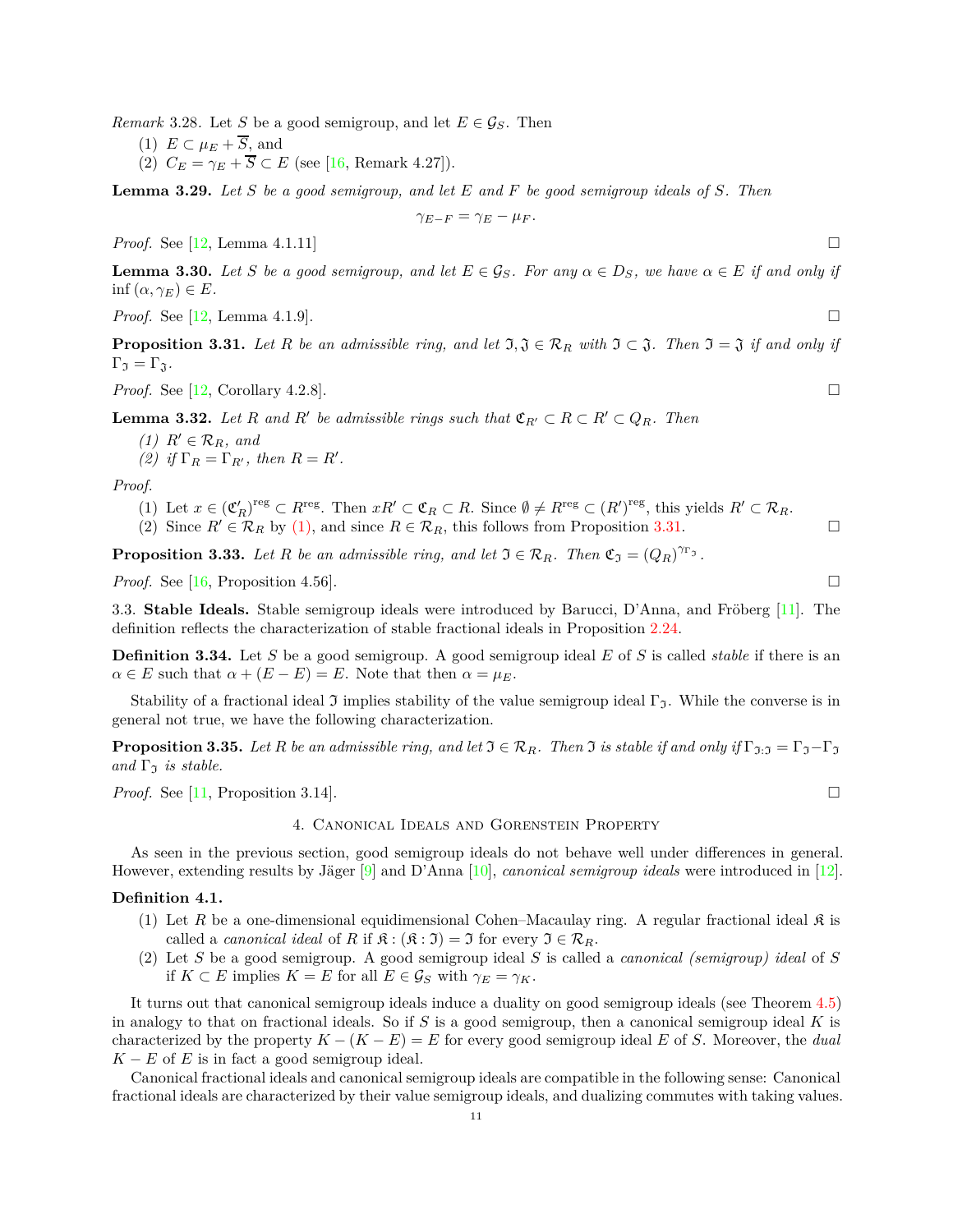<span id="page-11-11"></span><span id="page-11-10"></span>**Theorem 4.2.** *Let R be an admissible ring.*

*(1)* A regular fractional ideal  $\Re$  *of*  $R$  *is canonical if and only if*  $\Gamma_{\Re}$  *is a canonical ideal of*  $\Gamma_R$ *.* 

*(2)* If  $\hat{\mathcal{R}}$  *is a canonical ideal of*  $R$ *, then*  $\Gamma_{\hat{\mathcal{R}}:\mathcal{I}} = \Gamma_{\hat{\mathcal{R}}} - \Gamma_{\mathcal{I}}$  *for every regular fractional ideal*  $\mathcal{I}$  *of*  $\hat{\mathcal{R}}$ *.* 

*Proof.* See [\[12,](#page-19-11) Theorems 5.3.2 and 5.3.4].

Before stating the main properties of canonical semigroup ideals in Theorem [4.5](#page-11-0) we need a few technical definitions in order to describe canonical semigroup ideals explicitly.

<span id="page-11-6"></span><span id="page-11-1"></span>**Definition 4.3.** Let *I* be a finite set, and let  $\alpha \in \mathbb{Z}^I$ .

(1) For any subset *J* of *I* we set

$$
\Delta_J(\alpha) = \{ \beta \in \mathbb{Z}^s \mid \alpha_j = \beta_j \text{ for all } j \in J \text{ and } \alpha_i < \beta_i \text{ for all } i \in I \setminus J \}.
$$

<span id="page-11-2"></span>(2) We set

$$
\Delta(\alpha) = \bigcup_{i \in I} \Delta_i(\alpha),
$$

where

$$
\Delta_i(\alpha) = \Delta_{\{i\}}(\alpha)
$$

for any  $i \in I$ .

<span id="page-11-3"></span>(3) For a subset  $E$  of  $\mathbb{Z}^s$  and any subset  $J$  of  $I$  we denote

$$
\Delta_J^E(\alpha) = \Delta_J(\alpha) \cap E.
$$

Similarly, we write  $\Delta_i^E(\alpha)$  for given  $i \in I$  as well as  $\Delta^E(\alpha)$  when considering the union.

(4) For any subset *J* of *I* we set

 $\overline{\Delta}_J(\alpha) = \{\beta \in \mathbb{Z}^s \mid \alpha_j = \beta_j \text{ for all } j \in J \text{ and } \alpha_i \leq \beta_i \text{ for all } i \in I \setminus J\},\$ 

and as in [\(1\),](#page-11-1) [\(2\),](#page-11-2) and [\(3\)](#page-11-3) we define accordingly  $\overline{\Delta}_i(\alpha)$ ,  $\overline{\Delta}(\alpha)$ ,  $\overline{\Delta}_J^E$  $\frac{E}{J}(\alpha)$ ,  $\overline{\Delta}_i^E$  $E_i^E(\alpha)$ , and  $\overline{\Delta}^E(\alpha)$  for any  $i \in I$  and for any subset *E* of  $\mathbb{Z}^I$ .

Turning Delgado's symmetry condition for value semigroups of Gorenstein algebroid curves [\[8\]](#page-19-7) into the description of a semigroup ideal, D'Anna characterized "normalized" canonical ideals of admissible rings by having the following value semigroup ideal [\[10\]](#page-19-9).

<span id="page-11-5"></span>**Definition 4.4.** Let *S* be a good semigroup. The set

$$
K_S^0 = \left\{ \alpha \in D_S \mid \Delta^S(\tau_S - \alpha) = \emptyset \right\}
$$

is called the *(normalized) canonical (semigroup) ideal* of *S*.

As for fractional ideals, canonical semigroup ideals induce a duality on good semigroup ideals, and they are characterized by this property.

<span id="page-11-0"></span>**Theorem 4.5.** *Every good semigroup has a canonical ideal. Moreover, for any*  $K \in \mathcal{G}_S$  *the following are equivalent.*

- <span id="page-11-4"></span>*(a) K is a canonical ideal of S.*
- *(b)* There is an  $\alpha \in D_S$  such that  $\alpha + K = K_S^0$ .
- *(c)* For all  $E \in \mathcal{G}_S$  *we have*  $K (K E) = E$ .

<span id="page-11-7"></span>*If K is a canonical ideal of S, then the following hold.*

- <span id="page-11-9"></span>*(1) If S* ⊂ *K* ⊂  $\overline{S}$ *, then K* =  $K_S^0$ .
- <span id="page-11-8"></span>*(2)*  $K - E \in \mathcal{G}_S$  *for every*  $E \in \mathcal{G}_S$ *.*
- (3) If *S*<sup> $\prime$ </sup> is a good semigroup with  $S \subset S' \subset \overline{S}$ , then  $K' = K S$  is a canonical ideal of *S*<sup> $\prime$ </sup>.

*Proof.* See [\[12,](#page-19-11) Theorem 5.2.6].

We are particularly interested in the case when an admissible ring, respectively a good semigroup, is its own canonical ideal.

### **Definition 4.6.**

(1) An admissible ring *R* is called *Gorenstein* if *R* is a canonical ideal of itself (see [\[12,](#page-19-11) Remark 5.1.4]).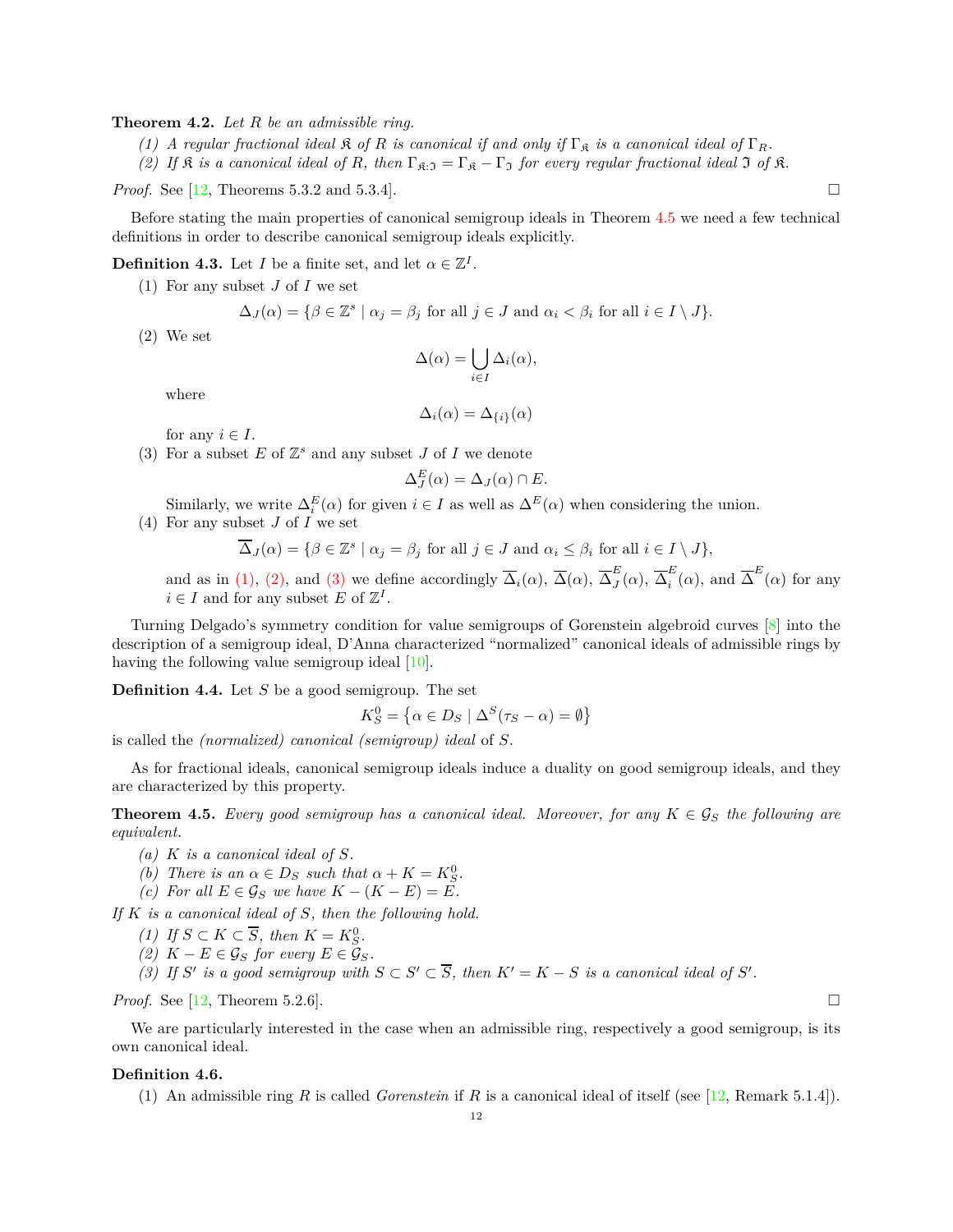(2) A good semigroup *S* is called *symmetric* if *S* is a canonical ideal of itself, i.e.

$$
S = \{ \alpha \in D_S \mid \Delta^S(\tau_S - \alpha) = \emptyset \},\
$$

see Remark [4.12.](#page-12-0)

<span id="page-12-2"></span>**Proposition 4.7.** *An admissible ring R is Gorenstein if and only if* Γ*<sup>R</sup> is symmetric.*

*Proof.* See [\[12,](#page-19-11) Proposition 5.3.6].

In the following we collect some results on canonical ideals for later reference.

*Remark* 4.8. Let *R* be a one-dimensional equidimensional Cohen–Macaulay ring, and let *R* be a canonical ideal of *R*. Then  $\mathfrak{K} : \mathfrak{K} = \mathfrak{K} : (\mathfrak{K} : R) = R$  (see Remark [2.5](#page-2-6)[.\(3\)\)](#page-2-10).

**Proposition 4.9.** *Let R be a one-dimensional equidimensional semilocal Cohen–Macaulay ring with canonical ideal*  $\mathfrak{K}$ . A regular fractional ideal  $\mathfrak{K}'$  of  $R$  is a canonical ideal of  $R$  if and only if there is an  $x \in Q_R^{\text{reg}}$ such that  $\mathfrak{K}' = x\mathfrak{K}$ .

*Proof.* See [\[17,](#page-19-16) Satz 2.8] and [\[12,](#page-19-11) Proposition 5.1.5].

**Lemma 4.10.** *Let R and A be one-dimensional equidimensional semilocal Cohen–Macaulay rings such that*  $A \in \mathcal{R}_R$ *. If*  $\mathfrak{K}$  *is a canonical ideal of*  $R$ *, then*  $\mathfrak{K}$  :  $A$  *is a canonical ideal of*  $A$ *.* 

*Proof.* See [\[12,](#page-19-11) Lemma 5.1.8].

<span id="page-12-1"></span>**Proposition 4.11.** Let S be a good semigroup, and let K be a canonical ideal of S. Then  $E \subset K$  for every  $E \in \mathcal{G}_S$  *with*  $\gamma_E = \gamma_K$ *.* 

*Proof.* See [\[12,](#page-19-11) Proof of Proposition 5.2.10].

<span id="page-12-0"></span>*Remark* 4.12. The normalized canonical ideal  $K_S^0$  of a good semigroup *S* is the unique canonical ideal *K* of *S* satisfying *S* ⊂ *K* ⊂  $\overline{S}$ .

<span id="page-12-5"></span><span id="page-12-3"></span>**Lemma 4.13.** *Let S be a good semigroup, and let K be a canonical semigroup ideal of S.*

- <span id="page-12-4"></span>*(1)*  $\Delta^K(\tau_K) = \emptyset$ *.*
- *(2) If S is local, then*  $\overline{\Delta}(\tau_K) \setminus \Delta(\tau_K) \subset K$ *.*

*Proof.* By Theorem [4.5](#page-11-0)[.\(b\)](#page-11-4) we may assume that  $K = K_S^0$ , and hence  $\tau_K = \tau_S$ .

(1) Let  $i \in I$ , and let  $\alpha \in \Delta_i^{K_S^0} \left( \tau_{K_S^0} \right)$ . Then

$$
\alpha_i = (\tau_S)_i,
$$
  
\n
$$
\alpha_j \ge (\tau_S)_j \text{ for all } j \in I \setminus \{i\}.
$$

Hence,

$$
\begin{aligned} &(\tau_S-\alpha)_i=0,\\ &(\tau_S-\alpha)_j\leq 0\text{ for all }j\in I\setminus\{i\}. \end{aligned}
$$

This implies  $0 \in \Delta_i^S(\tau_S - \alpha)$ , and therefore  $\Delta^{K_S^0}(\tau_{K_S^0})$  $= \emptyset$  (see Definition [4.4\)](#page-11-5). Also see [\[12,](#page-19-11) Lemma 5.2.8].

(2) Note that  $\overline{\Delta}(\tau_K) = \Delta(\tau_K)$  if  $|I| = 1$ . So we consider the case  $|I| \geq 2$ , and suppose that *S* is local. Let  $i \in I$ , and let

$$
\alpha \in \overline{\Delta}_i^{K_S^0} \left( \tau_{K_S^0} \right) \setminus \Delta_i^{K_S^0} \left( \tau_{K_S^0} \right).
$$

Then there is a  $j \in I \setminus \{i\}$  such that

$$
\alpha_i = (\tau_S)_i,
$$
  
\n
$$
\alpha_j = (\tau_S)_j,
$$
  
\n
$$
\alpha_k \ge (\tau_S)_k \text{ for all } k \in I \setminus \{i, j\}
$$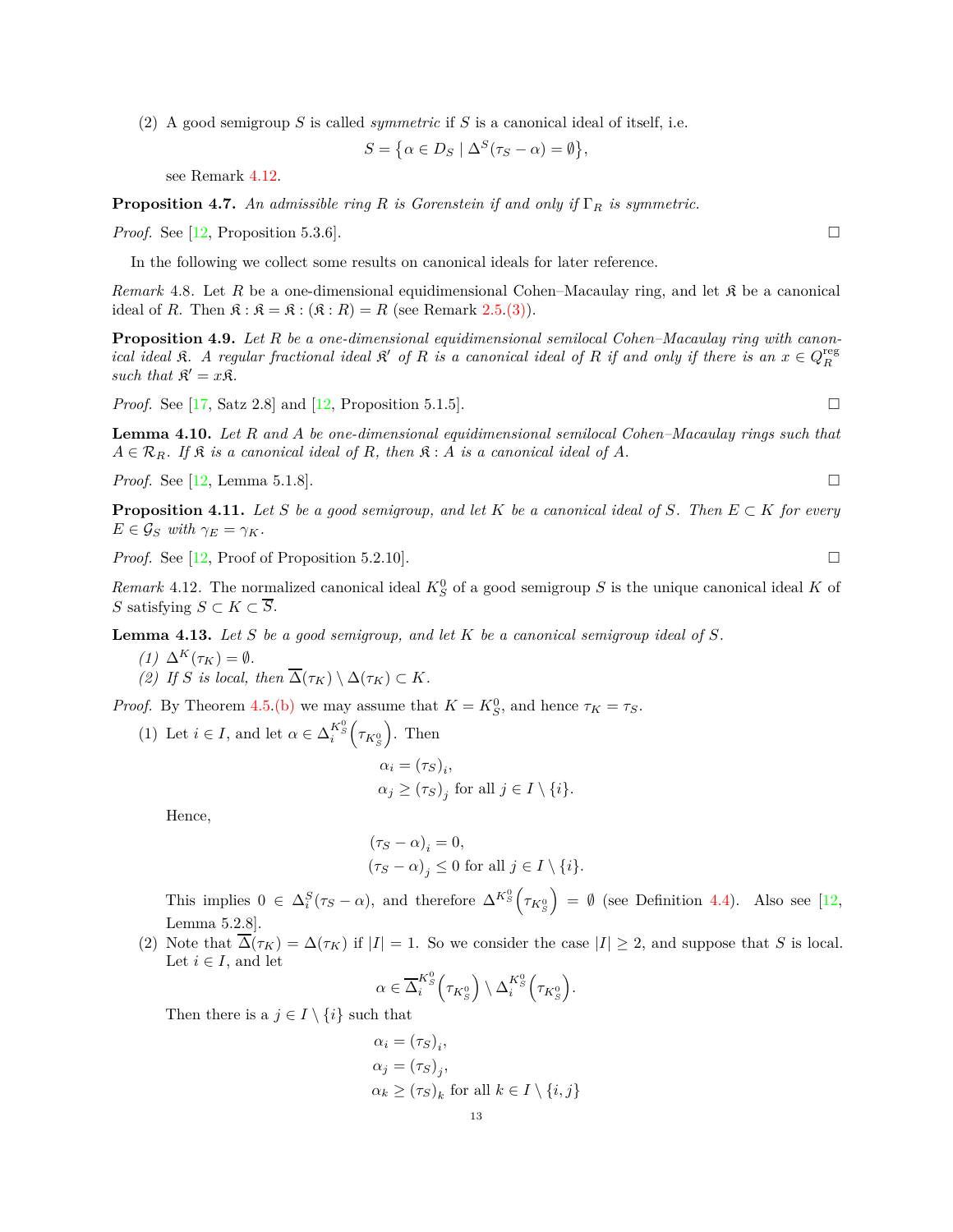<span id="page-13-6"></span>

FIGURE 3. The local algebroid curve  $R = \mathbb{C}[\lbrack t^4, t^6 + t^7, t^{11} \rbrack]$  of Example [5.2](#page-13-2) has semigroup of values  $\Gamma_R = \langle 4, 6, 11, 13 \rangle$  with maximal ideal  $\Gamma_{\mathfrak{m}_R} = M_{\Gamma_R} = \Gamma_R \setminus \{0\}$ . Then  $\Gamma_{\mathfrak{m}_R} - \Gamma_{\mathfrak{m}_R} = \langle 2, 7 \rangle$ and  $\Gamma_{\mathfrak{m}_R:\mathfrak{m}_R} = \langle 4,6,7,9 \rangle \subsetneq \Gamma_{\mathfrak{m}_R} - \Gamma_{\mathfrak{m}_R}$ .

(see Definition [4.3\)](#page-11-6). Hence,

$$
(\tau_S - \alpha)_i = 0,
$$
  
\n
$$
(\tau_S - \alpha)_j = 0,
$$
  
\n
$$
(\tau_S - \alpha)_k \le 0 \text{ for all } k \in I \setminus \{i, j\}.
$$

Then  $\Delta_i^S(\tau_S - \alpha) = \emptyset = \Delta_j^S(\tau_S - \alpha)$  by Corollary [3.15,](#page-7-0) and  $\Delta_k^S(\tau_S - \alpha) = \emptyset$  for all  $k \in I \setminus \{i, j\}$ since  $S \geq 0$ . Thus,  $\Delta^{S}(\tau_S - \alpha) = \emptyset$ , and therefore  $\alpha \in K_S^0$ .

<span id="page-13-7"></span>**Lemma 4.14.** *Let S be a good semigroup, and let*  $E \in \mathcal{G}_S$ *. Then* 

$$
K_S^0 - E = \{ \alpha \in D_S \mid \Delta^E(\tau_S - \alpha) = \emptyset \}.
$$

<span id="page-13-1"></span>*Proof.* See [\[10,](#page-19-9) Computation 3.3]. □

### 5. Gorenstein Endomorphism Rings

In this section, we proof the following characterization of the Gorensteinness of the endomorphism ring End  $(\mathfrak{I})$ , where  $\mathfrak{I}$  is a regular fractional ideal of an admissible ring.

<span id="page-13-3"></span><span id="page-13-0"></span>**Theorem 5.1.** *Let R be an admissible ring, and let* I *be a fractional ideal of R. If* I : I *is Gorenstein, then* I *is stable. More precisely, the following are equivalent.*

<span id="page-13-5"></span>*(a)* I : I *is Gorenstein*

- <span id="page-13-4"></span>*(b)*  $\Gamma_5 - \Gamma_7 = \Gamma_{3.5}$  *and*  $\Gamma_7 - \Gamma_7$  *is a symmetric semigroup.*
- *(c)* **J** *is stable and*  $\Gamma_3 \Gamma_3$  *is a symmetric semigroup.*

The implication [\(a\)](#page-13-3)  $\implies$  [\(c\)](#page-13-4) relates Theorem [5.1](#page-13-0) to the theory of almost Gorenstein rings. As shown in [\[14\]](#page-19-13), for a local one-dimensional Cohen–Macaulay ring *R*, the endomorphism ring m : m of the maximal ideal m is Gorenstein if and only if *R* is almost Gorenstein of maximal embedding dimension. However, *R* having maximal embedding dimension is equivalent to m being stable, see [\[15,](#page-19-14) Corollary 1.10].

From Section [3](#page-5-0) we know that the difference  $E - E$  is not necessarily good even if *E* is the value semigroup ideal of a fractional ideal. In particular, differences are in general not compatible with quotients. In Section [4,](#page-10-0) however, we learned that differences behave well in the context of dualizing, i.e. if canonical ideals are involved. Nonetheless, the following example shows that in Theorem [5.1.](#page-13-0)[\(b\),](#page-13-5) only requiring symmetry of  $\Gamma_5-\Gamma_7$  would not be sufficient.

<span id="page-13-2"></span>**Example 5.2.** Consider the local algebroid curve  $R = \mathbb{C}[[t^4, t^6 + t^7, t^{11}]]$  with maximal ideal  $\mathfrak{m}_R = \langle t^4, t^6 + t^7, t^{11} \rangle$ . Then  $\Gamma_R = \langle 4, 6, 11, 13 \rangle$  and  $\Gamma_{\mathfrak{m}_R} - \Gamma_{\mathfrak{m}_R} = \langle 2, 7 \rangle$  are good semigrou  $t^4, t^6 + t^7, t^{11}$ . Then  $\Gamma_R = \langle 4, 6, 11, 13 \rangle$  and  $\Gamma_{\mathfrak{m}_R} - \Gamma_{\mathfrak{m}_R} = \langle 2, 7 \rangle$  are good semigroups (cf. Remark [3.5.](#page-6-6)[\(3\)\)](#page-6-7). Assume that  $2 \in \Gamma_{\mathfrak{m}_R:\mathfrak{m}_R}$ . Then there is by Proposition [2.13](#page-3-1)[.\(3\)](#page-3-2) a unique  $a \in (\mathbb{C}[[t]])^*$  such that  $at^2 \in$  $\mathfrak{m}_R$ :  $\mathfrak{m}_R$ . Therefore, there is a  $b \in \mathbb{C} \setminus \{0\}$  such that  $at^2t^4 = b(t^6 + t^7)$ . Hence,  $a = b(1+t)$ . However,  $b(t^2 + t^3)(t^6 + t^7) = b(t^8 + 2t^9 + t^{10})$  is not contained in  $\mathfrak{m}_R$ . This implies  $2 \notin \Gamma_{\mathfrak{m}_R:\mathfrak{m}_R}$ , and hence  $\Gamma_{\mathfrak{m}_R:\mathfrak{m}_R} \subsetneq \Gamma_{\mathfrak{m}_R} - \Gamma_{\mathfrak{m}_R}$ . See Figure [3.](#page-13-6)

In the following, we collect some preliminary results for the proof of Theorem [5.1.](#page-13-0)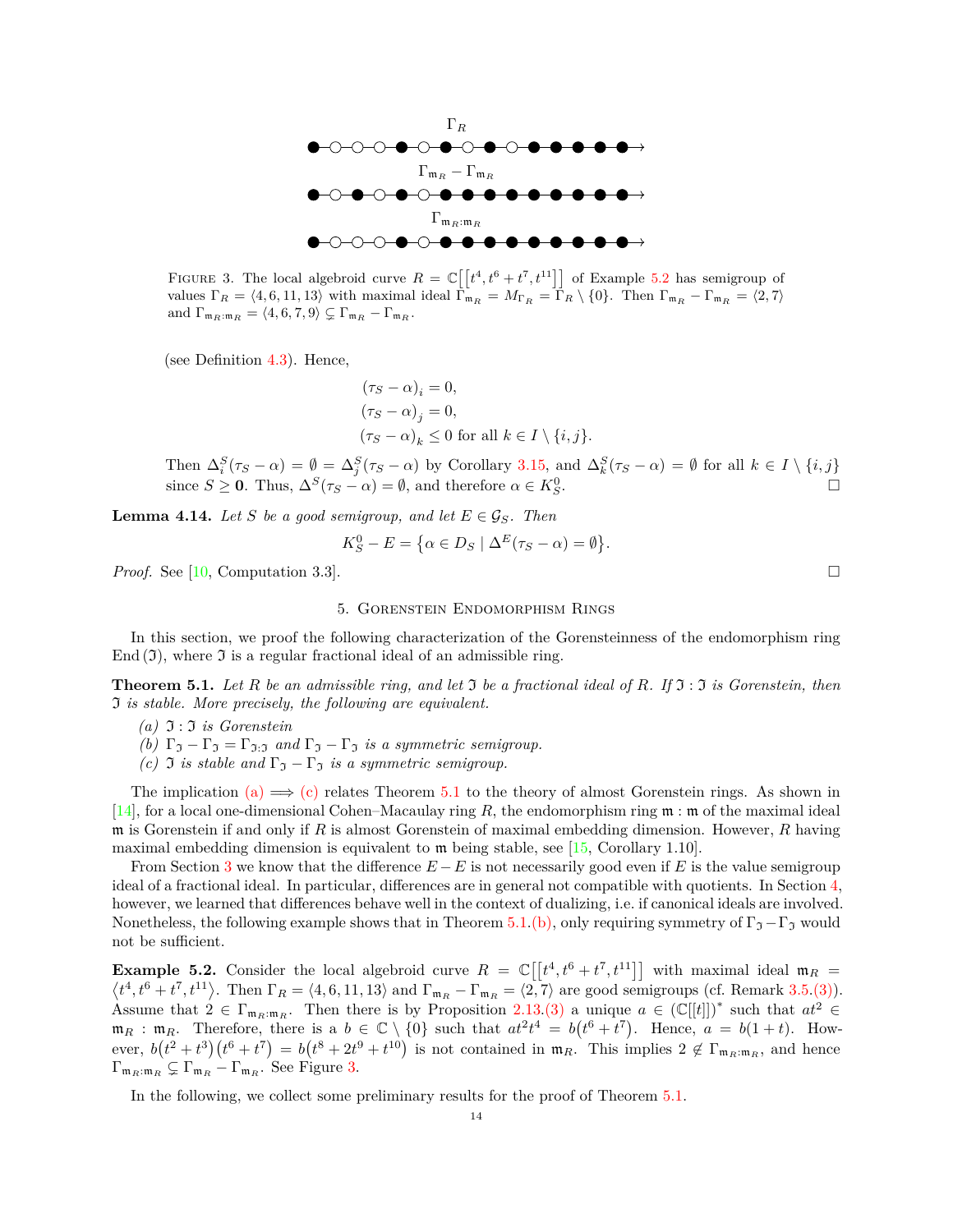<span id="page-14-0"></span>**Lemma 5.3.** *Let S be a good semigroup, and let E be a good semigroup ideal of S with*  $\gamma_E = \gamma_S$ *. If*  $E - E$ *is a symmetric good semigroup, then*  $E - E = K_S^0 - E$ .

*Proof.* Since  $\gamma_E = \gamma_S = \gamma_{K_S^0}$ , we have  $E \subset K_S^0$  by Proposition [4.11,](#page-12-1) and hence  $E - E \subset K_S^0 - E$  by Remark [3.26](#page-9-2)[.\(3\).](#page-9-3)

Let now  $\alpha \in D_S \setminus (E - E)$ . Since  $E - E$  is a symmetric good semigroup, we have

$$
E - E = K_{E-E}^0 = \{ \beta \in D_S \mid \Delta^{E-E}(\tau_{E-E} - \beta) = \emptyset \}
$$

by Theorem [4.5](#page-11-0)[.\(1\).](#page-11-7) Hence, there is a  $\delta \in \Delta^{E-E}(\tau_{E-E} - \alpha)$ . This implies

$$
\delta + \mu_E \in \Delta(\tau_{E-E} + \mu_E - \alpha) \cap ((E - E) + E) \subset \Delta(\tau_E - \alpha) \cap E = \Delta^E(\tau_S - \alpha)
$$

by Lemma [3.29.](#page-10-3) Therefore,  $\alpha \notin K_S^0 - E$  by Lemma [4.14.](#page-13-7) This yields  $K_S^0 - E \subset E - E$ . Hence,  $E - E =$  $K_S^0 - E.$  $S-S-E.$ 

The combinatorial version of implication [\(a\)](#page-13-3)  $\Rightarrow$  [\(c\)](#page-13-4) also holds true for value semigroup ideals.

<span id="page-14-3"></span>**Proposition 5.4.** *Let S be a good semigroup, and let*  $E \in \mathcal{G}_S$ . If  $E - E$  *is a symmetric good semigroup, then E is stable.*

*Proof.* First suppose that  $\gamma_E = \gamma_S$ . By Lemma [3.29](#page-10-3) and Theorem [4.5](#page-11-0)[.\(1\)](#page-11-7) and [\(3\)](#page-11-8) we have

$$
K_{E-E}^{0} = (\gamma_{E-E} - \gamma_{S}) + (K_{S}^{0} - (E - E))
$$
  
= (\gamma\_{E} - \mu\_{E} - \gamma\_{S}) + (K\_{S}^{0} - (E - E))  
= -\mu\_{E} + (K\_{S}^{0} - (E - E)).

Therefore, Theorem [4.5](#page-11-0) and Lemma [5.3](#page-14-0) yield

$$
E = K_S^0 - (K_S^0 - E) = K_S^0 - (E - E) = \mu_E + K_{E-E}^0 = \mu_E + (E - E).
$$

Thus, *E* is stable.

Let now  $\gamma_E$  be arbitrary. Then  $\gamma_{\gamma_S - \gamma_E + E} = \gamma_S$ , and  $(\gamma_S - \gamma_E + E) - (\gamma_S - \gamma_E + E) = E - E$  is symmetric by Remark [3.26](#page-9-2)[.\(2\).](#page-9-4) Thus,  $(\gamma_S - \gamma_E + E)$  is stable. This implies

$$
E - E = (\gamma_S - \gamma_E + E) - (\gamma_S - \gamma_E + E) = -\mu_{\gamma_S - \gamma_E + E} + (\gamma_S - \gamma_E + E)
$$
  
= -(\gamma\_S - \gamma\_E + \mu\_E) + \gamma\_S - \gamma\_E + E = -\mu\_E + E.

<span id="page-14-1"></span>**Lemma 5.5.** *Let R be an admissible ring, and let*  $\mathfrak{I} \in \mathcal{R}_R$ *. Then*  $\Gamma_{\mathfrak{I}} - \Gamma_{\mathfrak{I}} \subset K^0_{\Gamma_{\mathfrak{I}:\mathfrak{I}}}$ *.* 

*Proof.* By Remark [3.26](#page-9-2)[.\(2\)](#page-9-4) we may assume that  $\gamma_{\Gamma_{\mathcal{I}}} = \gamma_{\Gamma_{R}}$ . Suppose that there is an  $\alpha \in (\Gamma_{\mathcal{I}} - \Gamma_{\mathcal{I}}) \setminus K_{\Gamma_{\mathcal{I}:\mathcal{I}}}^{0}$ . Then there is a

$$
\beta \in \Delta^{\Gamma_{\mathfrak{I}:\mathfrak{I}}}(\tau_{\Gamma_{\mathfrak{I}:\mathfrak{I}}}-\alpha)
$$

(see Definition [4.4\)](#page-11-5). So Lemma [3.29](#page-10-3) yields

$$
\beta + \mu_{\Gamma_{\mathfrak{I}}} \in \Delta(\tau_{\Gamma_{\mathfrak{I}:\mathfrak{I}}} + \mu_{\Gamma_{\mathfrak{I}}} - \alpha) \cap ((\Gamma_{\mathfrak{I}} - \Gamma_{\mathfrak{I}}) + \Gamma_{\mathfrak{I}}) \subset \Delta^{\Gamma_{\mathfrak{I}}}(\tau_{\Gamma_{\mathfrak{I}}} - \alpha).
$$

This implies by Lemma  $4.14 \alpha \notin K_{\Gamma_R}^0 - \Gamma_{\mathfrak{I}}$  $4.14 \alpha \notin K_{\Gamma_R}^0 - \Gamma_{\mathfrak{I}}$ , contradicting  $\alpha \in \Gamma_{\mathfrak{I}} - \Gamma_{\mathfrak{I}} \subset K_{\Gamma_R}^0 - \Gamma_{\mathfrak{I}}$  (see Remark [3.26](#page-9-2)[.\(3\),](#page-9-3) Definition [4.1](#page-10-4)[.\(2\),](#page-10-5) and Proposition [4.11\)](#page-12-1).

<span id="page-14-2"></span>**Lemma 5.6.** *Let R be an admissible ring, and let*  $\mathfrak{I} \in \mathcal{R}_R$ *. If*  $\mathfrak{I}: \mathfrak{I}$  *is Gorenstein, then*  $\Gamma_{\mathfrak{I}: \mathfrak{I}} = \Gamma_{\mathfrak{I}} - \Gamma_{\mathfrak{I}}$ *.* 

*Proof.* If  $\mathfrak{I}: \mathfrak{I}$  is Gorenstein, then Remark [3.23](#page-8-5)[.\(3\),](#page-8-7) Theorem [4.5](#page-11-0)[.\(1\),](#page-11-7) Proposition [4.7,](#page-12-2) and Lemma [5.5](#page-14-1) yield

$$
\Gamma_{\mathfrak{I}:\mathfrak{I}} \subset \Gamma_{\mathfrak{I}} - \Gamma_{\mathfrak{I}} \subset K_{\Gamma_{\mathfrak{I}:\mathfrak{I}}}^0 = \Gamma_{\mathfrak{I}:\mathfrak{I}}.
$$

Collecting the above results, we obtain the proof of Theorem [5.1.](#page-13-0)

*Proof of Theorem [5.1.](#page-13-0)*

[\(a\)](#page-13-3)  $\implies$  [\(b\):](#page-13-5) If  $\mathfrak{I} : \mathfrak{I}$  is Gorenstein, then  $\Gamma_{\mathfrak{I}} - \Gamma_{\mathfrak{I}} = \Gamma_{\mathfrak{I}: \mathfrak{I}}$  by Lemma [5.6.](#page-14-2) Hence,  $\Gamma_{\mathfrak{I}} - \Gamma_{\mathfrak{I}}$  is symmetric by Proposition [4.7.](#page-12-2)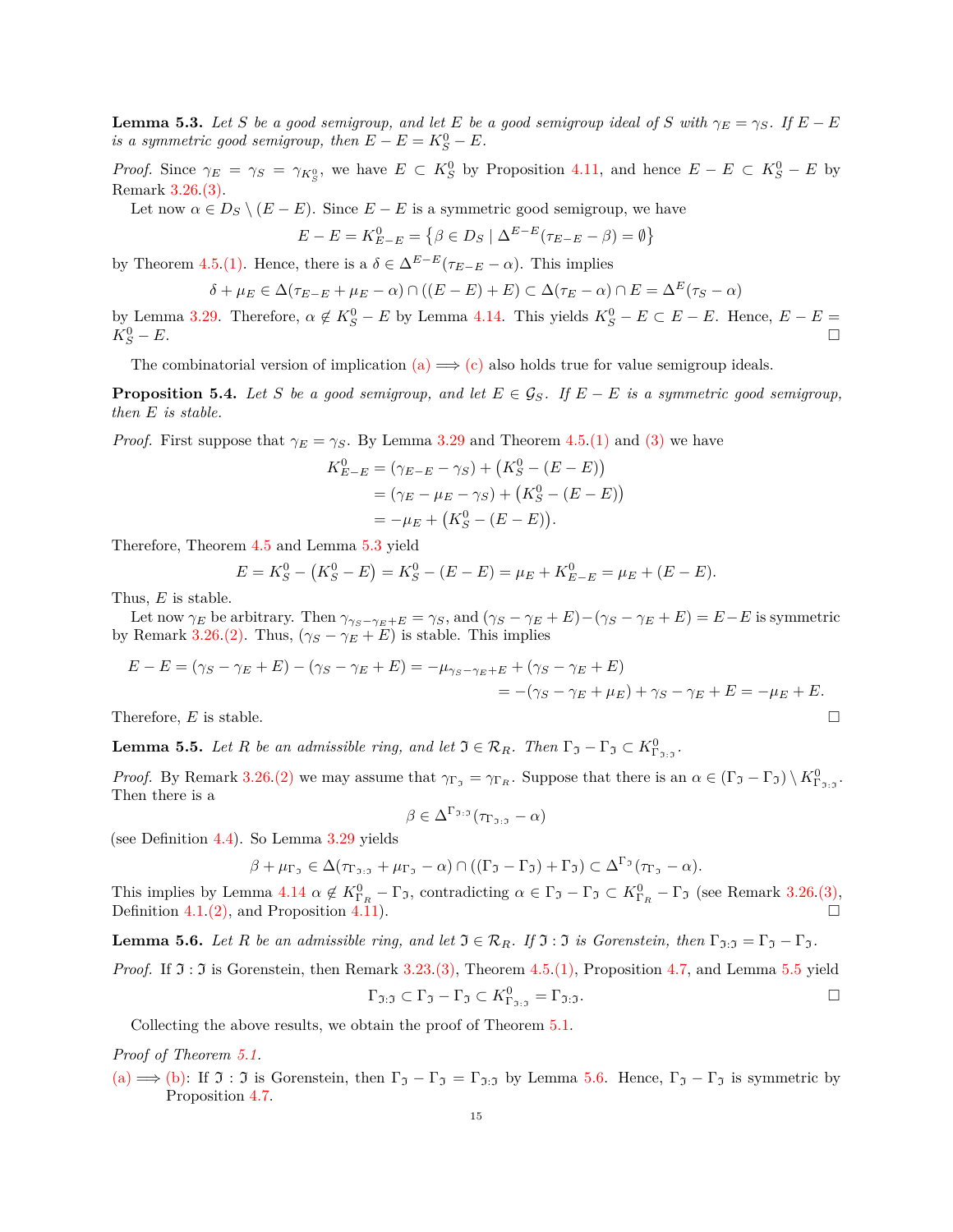- [\(b\)](#page-13-5)  $\Rightarrow$  [\(c\):](#page-13-4) If  $\Gamma_{\mathfrak{I}} \Gamma_{\mathfrak{I}}$  is symmetric, then  $\Gamma_{\mathfrak{I}}$  is stable by Proposition [5.4.](#page-14-3) So if  $\Gamma_{\mathfrak{I}} \Gamma_{\mathfrak{I}} = \Gamma_{\mathfrak{I}:\mathfrak{I}}$ , then Proposition [3.35](#page-10-6) implies that  $\mathfrak I$  is stable.
- <span id="page-15-0"></span>[\(c\)](#page-13-4)  $\Longrightarrow$  [\(a\):](#page-13-3) If J is stable, then  $\Gamma_1 - \Gamma_2 = \Gamma_{3,1}$  by Proposition [3.35.](#page-10-6) So if  $\Gamma_2 - \Gamma_2$  is symmetric, then  $\Gamma_{3,1}$ is symmetric, and hence  $\Im : \Im$  is Gorenstein by Proposition [4.7.](#page-12-2)

# 6. Symmetric Semigroups

The aim for the rest of the paper is to characterize in Theorem [7.1](#page-17-0) the Gorenstein local admissible rings for which the endomorphism ring of the maximal ideal is Gorenstein again. To achieve this, we first prove the combinatorial version in Theorem [6.4.](#page-15-1)

6.1. **Differences in Symmetric Semigroups.** By Proposition [4.7,](#page-12-2) an admissible ring is Gorenstein if and only if its value semigroup is symmetric. We therefore begin by studying differences in symmetric semigroups more closely.

<span id="page-15-2"></span>**Lemma 6.1.** Let S be a good semigroup, and let  $\alpha \in D_S$  with  $\alpha \leq \gamma_S$ . Then  $S^{\alpha} - S^{\alpha} = S - S^{\alpha}$ .

*Proof.* Definition [3.27](#page-9-5)[.\(3\)](#page-9-6) and Remark [3.28.](#page-10-7)[\(2\)](#page-10-8) yield  $\mu_{S-S^{\alpha}} \ge \gamma_S - \gamma_{S^{\alpha}} = \gamma_S - \gamma_S = 0$ . This implies with Remark [3.28](#page-10-7)[.\(1\)](#page-10-9)

$$
(S - S^{\alpha}) + S^{\alpha} \subset (D_S)^{\alpha} \cap S = S^{\alpha},
$$

and hence  $S - S^{\alpha} \subset S^{\alpha} - S^{\alpha}$ .

The claim follows since  $S^{\alpha} - S^{\alpha} \subset S - S^{\alpha}$  by Remark [3.26.](#page-9-2)[\(3\).](#page-9-3)

<span id="page-15-3"></span>**Lemma 6.2.** Let *S* be a good symmetric semigroup, and let  $\alpha \in D_S$  with  $\alpha \leq \gamma_S$ . Then  $S^{\alpha} - S^{\alpha}$  is a good *semigroup with*  $S \subset S^{\alpha} - S^{\alpha} \subset \overline{S}$ *. In particular, if*  $S = \overline{S}$ *, then*  $S^{\alpha} - S^{\alpha} = S$ *.* 

*Proof.* A straightforward argument shows that  $S^{\alpha} - S^{\alpha}$  is a partially ordered cancellative commutative monoid with  $D_{S^{\alpha}-S^{\alpha}} = D_S$  and  $S \subset S^{\alpha} - S^{\alpha} \subset \overline{S^{\alpha}-S^{\alpha}} = \overline{S}$  (see [\[16,](#page-19-15) Proposition 4.25]). Moreover,  $S^{\alpha} - S^{\alpha}$  satisfies property [\(E0\)](#page-5-5) by Remarks [3.5](#page-6-6)[.\(2\),](#page-6-8) [3.22,](#page-8-8) and [3.9.](#page-6-0)[\(2\).](#page-6-1)

Since *S* is symmetric, i.e. *S* is a canonical ideal of itself, Remark [3.9](#page-6-0)[.\(2\),](#page-6-1) Theorem [4.5.](#page-11-0)[\(2\),](#page-11-9) and Lemma [6.1](#page-15-2) yield

$$
S^{\alpha} - S^{\alpha} = S - S^{\alpha} \in \mathcal{G}_S.
$$

Thus,  $S^{\alpha} - S^{\alpha}$  satisfies properties [\(E1\)](#page-5-3) and [\(E2\).](#page-5-4)

The following Lemma was proved for numerical semigroups in [\[22,](#page-20-4) Satz 1.9.(e)].

<span id="page-15-6"></span>**Lemma 6.3.** Let *S* be a local symmetric semigroup with maximal ideal  $M_S$ . If  $S \neq \overline{S}$ , then  $M_S - M_S =$  $S \cup \Delta(\tau_S)$ .

*Proof.* Lemmas [3.29](#page-10-3) and [6.2](#page-15-3) imply  $S \cup \Delta^S(\tau_S) \subset M_S - M_S$  since  $\mu_{M_S} \geq 1$  by Corollary [3.15.](#page-7-0)

Now suppose that there is an  $\alpha \in (M_S - M_S) \setminus (S \cup \Delta(\tau_S))$ . Since *S* is symmetric, there is a  $\beta \in$  $\Delta^{S}(\tau_{S}-\alpha)$ . By assumption and Lemma [4.13.](#page-12-3)[\(2\)](#page-12-4) we have  $\alpha \notin \overline{\Delta}^{S}(\tau_{S})$ . Therefore,  $\tau_{S}-\alpha > 0$ , and hence  $\beta \in \Delta^{M_S}(\tau_S - \alpha)$ . This implies

$$
\alpha + \beta \in (\alpha + \Delta(\tau_S - \alpha)) \cap ((M_S - M_S) + M_S) \subset \Delta^{M_S}(\tau_S) \subset \Delta^S(\tau_S) = \emptyset,
$$

where the last equality follows from Lemma  $4.13(1)$  $4.13(1)$  since *S* is symmetric.

6.2. **Local Symmetric Semigroups.** Let *S* be a local good semigroup with maximal ideal *MS*. We can now fully classify when *S* and  $M_S - M_S$  are symmetric.

<span id="page-15-7"></span><span id="page-15-4"></span><span id="page-15-1"></span>**Theorem 6.4.** *Let S be a local good semigroup with maximal ideal MS. The following are equivalent.*

- *(a)* Every good semigroup  $S'$  with  $S \subset S' \subset \overline{S}$  is symmetric.
- <span id="page-15-5"></span>*(b) S* and  $M_S - M_S$  are symmetric good semigroups.
- *(c)* There is an  $n \in 2N$  *such that*

$$
S = \langle 2, n+1 \rangle,
$$

*or there is an*  $n \in 2\mathbb{N} + 1$  *such that* 

$$
S = \langle \mathbf{1} \rangle \cup \left( \left( \frac{n+1}{2} \right)_{i \in I} + \mathbb{N}^I \right),
$$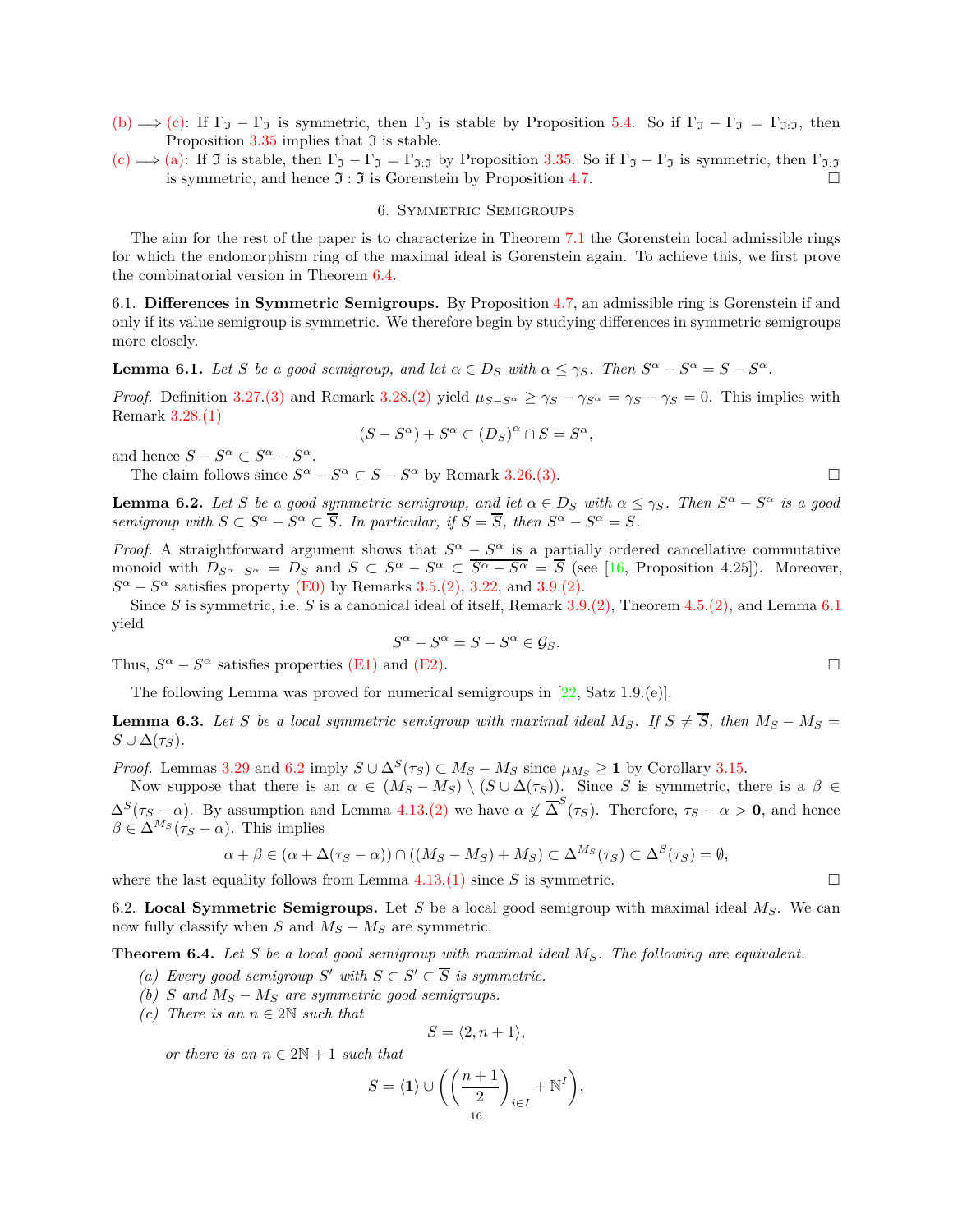*where*  $|I| = 2$ *.* 

Note that the equivalence [\(a\)](#page-15-4)  $\iff$  [\(c\)](#page-15-5) of Theorem [6.4](#page-15-1) was shown in [\[22,](#page-20-4) Lemma 1.15] for numerical semigroups.

<span id="page-16-0"></span>**Lemma 6.5.** Let *S* be a numerical symmetric semigroup. Then  $\gamma_S = 2|\overline{S} \setminus S|$ .

*Proof.* See [\[22,](#page-20-4) Satz 1.9.(c)].

<span id="page-16-4"></span>**Proposition 6.6.** *Let S be a numerical symmetric semigroup. If*  $M_S - M_S$  *is symmetric (see Remark [3.16\)](#page-7-6), then*  $S = \langle 2, n+1 \rangle$  *for some*  $n \in 2\mathbb{N}$ *.* 

*Proof.* Suppose that  $S \neq \overline{S}$  (see Lemma [6.2\)](#page-15-3), and that  $M_S - M_S$  is symmetric. Since  $M_S - M_S = S \cup \{\tau_S\}$ by Lemma [6.3,](#page-15-6) Lemma [6.5](#page-16-0) yields

$$
\gamma_{M_S - M_S} = 2 |\overline{S} \setminus (M_S - M_S)| = 2 (|\overline{S} \setminus S| - 1) = \gamma_S - 2.
$$

Thus, we have  $2 = \gamma_S - \gamma_{M_S - M_S} = \mu_{M_S} \in M_S \subset S$  by Lemma [3.29,](#page-10-3) and by Corollary [3.15](#page-7-0) the only smaller element in *S* is 0. This implies  $S = \langle 2, \gamma_S + 1 \rangle$ , where  $\gamma_S = 2|\overline{S} \setminus S|$  is even.

<span id="page-16-1"></span>**Lemma 6.7.** *Let S be a local symmetric semigroup. If*  $M_S - M_S$  *is symmetric, then*  $\alpha - \mu_{M_S} \in S$  *for every*  $\alpha \in M_S \setminus C_S$ *.* 

*Proof.* By Proposition [5.4](#page-14-3) and Lemma [6.3](#page-15-6) we have

$$
\alpha \in M_S = \mu_{M_S} + (M_S - M_S) = \mu_{M_S} + (S \cup \Delta(\tau_S)) = (\mu_{M_S} + S) \cup \Delta(\tau_S + \mu_{M_S}).
$$

Assume that  $\alpha \in \Delta(\tau_S + \mu_{M_S})$ . Then  $\alpha \geq \gamma_S$  since  $\mu_{M_S} \geq 1$  by Corollary [3.15.](#page-7-0) But this is a contradiction to the choice of  $\alpha$ . Hence,  $\alpha - \mu_{M_S} \in S$ .

<span id="page-16-2"></span>**Lemma 6.8.** Let *S* be a local symmetric semigroup. If  $M_S - M_S$  is symmetric, then for every  $\alpha \in M_S \setminus C_S$ *there is an*  $n \in \mathbb{N}$  *such that*  $\alpha = n\mu_{M_S}$ . In particular,  $S = \langle \mu_{M_S} \rangle \cup C_S$ .

*Proof.* Let  $\alpha \in M_S \setminus C_S$ . Since  $S = \{0\} \cup M_S$  by Corollary [3.15,](#page-7-0) and since  $C_S = \gamma_S + \overline{S}$  by Remark [3.28](#page-10-7)[.\(2\),](#page-10-8) repeatedly applying Lemma [6.7](#page-16-1) yields *α* − *mµ<sup>M</sup><sup>S</sup>* ∈ *S* for all *m* ∈ N satisfying (*m* − 1)*µ<sup>M</sup><sup>S</sup> < α*. Since *α* is finite, there is  $n = \max\{m \in \mathbb{N} \mid (m-1)\mu_{M_S} < \alpha\}$ . Then  $\alpha - n\mu_{M_S} \in S$  implies  $\alpha - n\mu_{M_S} \geq 0$ . Hence,  $n\mu_{M_S} \nless \alpha$  yields  $\alpha = n\mu_{M_S}$ . The particular claim follows since  $S = \{0\} \cup M_S$  by Corollary [3.15.](#page-7-0)

<span id="page-16-3"></span>**Lemma 6.9.** *Let S be a local symmetric semigroup. If*  $M_S - M_S$  *is symmetric, then*  $|I| \leq 2$ *.* 

*Proof.* If  $|I| \geq 3$ , then  $\overline{\Delta}(\tau_S) \setminus \Delta(\tau_S) \subset S$  contradicts Lemma [6.8.](#page-16-2)

<span id="page-16-5"></span>**Proposition 6.10.** *Let S be a local symmetric semigroup with*  $|I| = 2$ *. If*  $M_S - M_S$  *is symmetric, then*  $\mu_{M_S} = 1$ *. Moreover, there is an*  $n \in 2N + 1$  *such that* 

$$
S = \langle \mathbf{1} \rangle \cup \left( \left( \frac{n+1}{2} \right)_{i \in I} + \mathbb{N}^I \right).
$$

*Proof.* We may suppose that  $I = \{1, 2\}$ . Since  $\mu_{M_S} \geq 1$  by Corollary [3.15,](#page-7-0) Lemma [3.29](#page-10-3) yields  $\gamma_{M_S - M_S} =$  $\gamma_{M_S} - \mu_{M_S} \leq \gamma_S - 1 = \tau_S$  (note that  $S \neq \overline{S}$  by Corollary [3.15\)](#page-7-0). Assume that  $\gamma_{M_S - M_S} < \tau_S$ . Then  $\overline{\Delta}_i(\tau_S - \mathbf{e}_i) \subset M_S - M_S$  for an  $i \in I$ . However,  $\overline{\Delta}_i(\tau_S - \mathbf{e}_i) \not\subset S$  by Lemma [6.8,](#page-16-2) and  $\overline{\Delta}_i(\tau_S - \mathbf{e}_i) \cap \Delta(\tau_S) = \emptyset$ by Definition [4.3.](#page-11-6) So with Lemma [6.3](#page-15-6) we obtain the contradiction  $\Delta_i(\tau_S - \mathbf{e}_i) \not\subset S \cup \Delta(\tau_S) = M_S - M_S$ . Therefore,  $\gamma_{M_S-M_S} = \tau_S$ , and Lemma [3.29](#page-10-3) yields  $\mu_{M_S} = \gamma_S - \gamma_{M_S-M_S} = \gamma_S - \tau_S = 1$ . Thus, we have *S* =  $\langle 1 \rangle$  ∪ *C<sub>S</sub>* by Lemma [6.8.](#page-16-2)

Without loss of generality we may assume that  $(\gamma_S)_1 \leq (\gamma_S)_2$ . Let  $\alpha \in \mathbb{N}$  with  $\alpha \geq (\gamma_S)_1$ . Then Lemma [3.30](#page-10-10) implies  $(\alpha, \alpha) + \mathbb{N}\mathbf{e}_1 \subset S$ . Let now  $m \in \mathbb{N}$ . Then  $(\alpha + m, \alpha + m) \in S$ . Moreover,  $\alpha \geq (\gamma_S)_1$  and  $\max \{\alpha + m, (\gamma_S)_2\} \ge (\gamma_S)_2$  imply  $(\alpha, \max \{\alpha + m, (\gamma_S)_2\}) \in S$ . Since *S* satisfies property [\(E1\),](#page-5-3) this yields

$$
(\alpha, \alpha + m) = \inf ((\alpha + m, \alpha + m), (\alpha, \max{\alpha + m, (\gamma_S)_2})) \in S,
$$

and hence  $(\alpha, \alpha) + \mathbb{N}$ **e**<sub>2</sub>  $\subset$  *S*. Since also  $(\alpha, \alpha) + \mathbb{N}$ **e**<sub>1</sub>  $\subset$  *S* by Lemma [3.30,](#page-10-10) we obtain  $((\gamma_S)_1, (\gamma_S)_1) + S \subset S$ , and hence  $\gamma_S = ((\gamma_S)_1, (\gamma_S)_1)$ .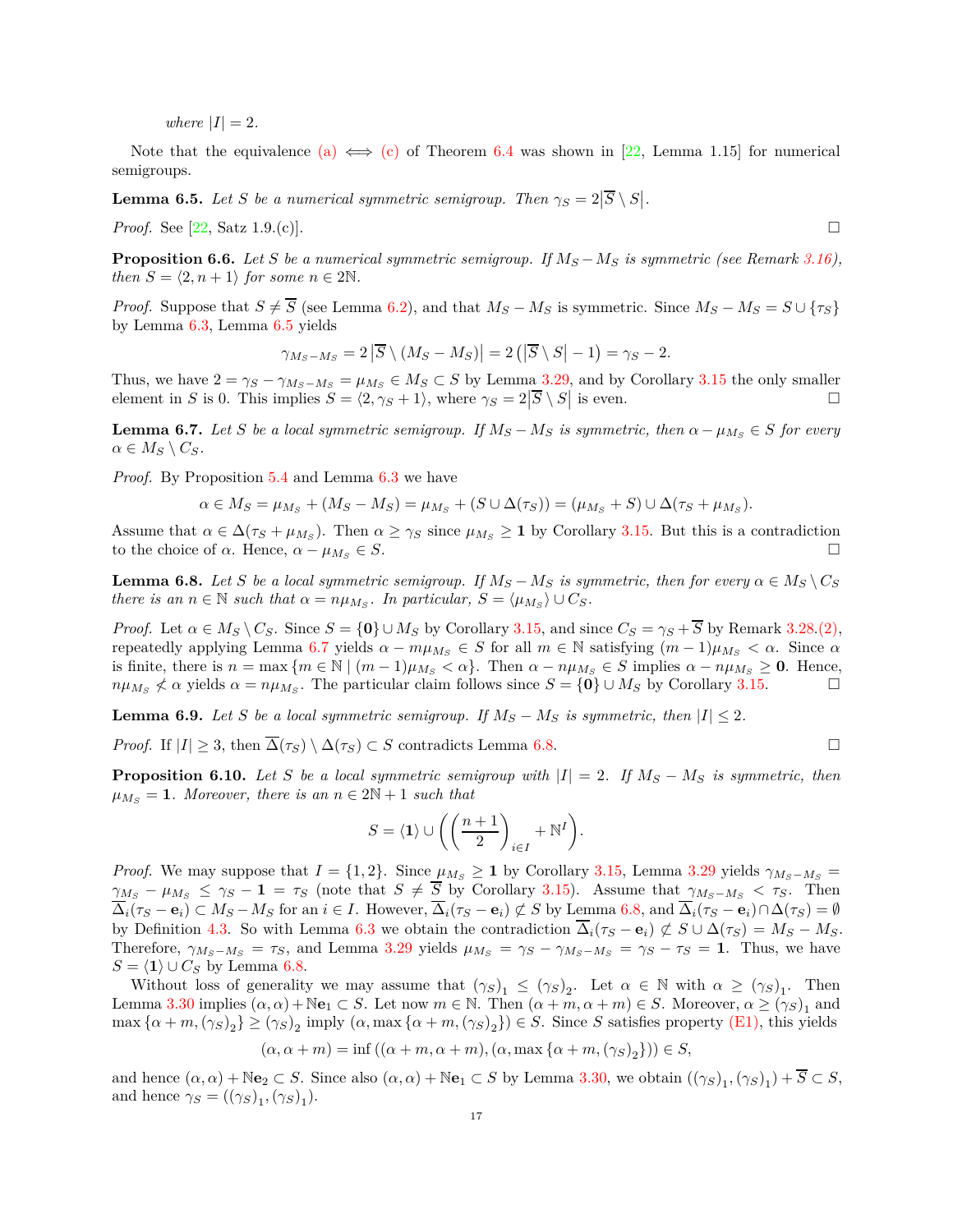

<span id="page-17-2"></span>FIGURE 4. The symmetric numerical semigroup  $S = \langle 2, 6 + 1 \rangle$ . Every good semigroup S' with  $S \subset S' \subset \overline{S}$  is of the same form, e.g.  $S' = \langle 2, 4 + 1 \rangle$ .



FIGURE 5. Every good semigroup containing  $S = \langle (1,1) \rangle \cup \left( \left( \frac{9+1}{2}, \frac{9+1}{2} \right) + \mathbb{N}^2 \right)$  and any point of  $\overline{\Delta}((3,3)) \setminus \{(3,3)\}\)$  must also contain the good semigroup  $S' = \langle (1,1) \rangle \cup \left( \left(\frac{5+1}{2}, \frac{5+1}{2}\right) + \mathbb{N}^2 \right)$  in order to satisfy properties  $(E1)$  and  $(E2)$ .

Therefore, setting  $n = 2(\gamma_S)_1 - 1 \in 2\mathbb{N} + 1$  we obtain

$$
S = \langle \mathbf{1} \rangle \cup C_S = \langle \mathbf{1} \rangle \cup \left( \left( \frac{n+1}{2}, \frac{n+1}{2} \right) + \mathbb{N}^I \right)
$$

(see Remark [3.28](#page-10-7)[.\(2\)\)](#page-10-8).

*Proof of Theorem [6.4.](#page-15-1)*

- [\(a\)](#page-15-4)  $\Rightarrow$  [\(b\):](#page-15-7) Suppose that any good semigroup *S'* with *S* ⊂ *S'* ⊂  $\overline{S}$  is symmetric. Then, in particular, *S* is symmetric. Therefore,  $M_S - M_S = S - M_S$  (see Corollary [3.15](#page-7-0) and Lemma [6.1\)](#page-15-2) is a good semigroup by Lemma [6.2.](#page-15-3) Since  $S \subset M_S - M_S \subset \overline{S}$  by Lemma [6.2,](#page-15-3) it is symmetric by assumption.
- [\(b\)](#page-15-7)  $\implies$  [\(c\):](#page-15-5) Suppose that *S* and  $M_S M_S$  are symmetric semigroups. Then  $|I| \leq 2$  by Lemma [6.9.](#page-16-3) The statement follows from Propositions [6.6](#page-16-4) and [6.10.](#page-16-5)
- [\(c\)](#page-15-5)  $\Longrightarrow$  [\(a\):](#page-15-4) If  $S = \langle 2, n+1 \rangle$  for some  $n \in 2\mathbb{N}$ , the proof is in [\[22,](#page-20-4) Lemma 1.15].

So suppose that  $S = \langle 1 \rangle \cup \left( \left( \frac{n+1}{2} \right)_{i \in I} + \mathbb{N}^I \right)$  for some  $n \in 2\mathbb{N} + 1$ . Let *S'* be a good semigroup with  $S \subset S' \subset \overline{S}$ . Since  $S'$  has to satisfy properties [\(E1\)](#page-5-3) and [\(E2\),](#page-5-4) it is easy to see that there is an  $m \in 2\mathbb{N} + 1$  such that  $S' = \langle 1 \rangle \cup \left( \left( \frac{m+1}{2} \right)_{i \in I} + \overline{S} \right)$  (see Figure [5\)](#page-17-2).

# 7. Gorenstein Algebroid Curves

<span id="page-17-1"></span>We conclude the paper with the following characterization of Gorenstein admissible rings which only have Gorenstein integral extensions in their ring of fractions. The equivalence of statements [\(a\),](#page-17-3) [\(e\),](#page-18-0) and [\(e\)](#page-18-0) in Theorem [7.1](#page-17-0) was proved for irreducible admissible rings already in [\[22,](#page-20-4) Proposition 2.22].

<span id="page-17-4"></span><span id="page-17-3"></span><span id="page-17-0"></span>**Theorem 7.1.** *Let R be a local admissible ring with maximal ideal* m*R. The following are equivalent.*

- *(a) Every integral extension of R in its total ring of fractions Q<sup>R</sup> is Gorenstein.*
- <span id="page-17-5"></span>*(b) R and* m*<sup>R</sup>* : m*<sup>R</sup> are Gorenstein.*
- *(c) R is Gorenstein and has maximal embedding dimension.*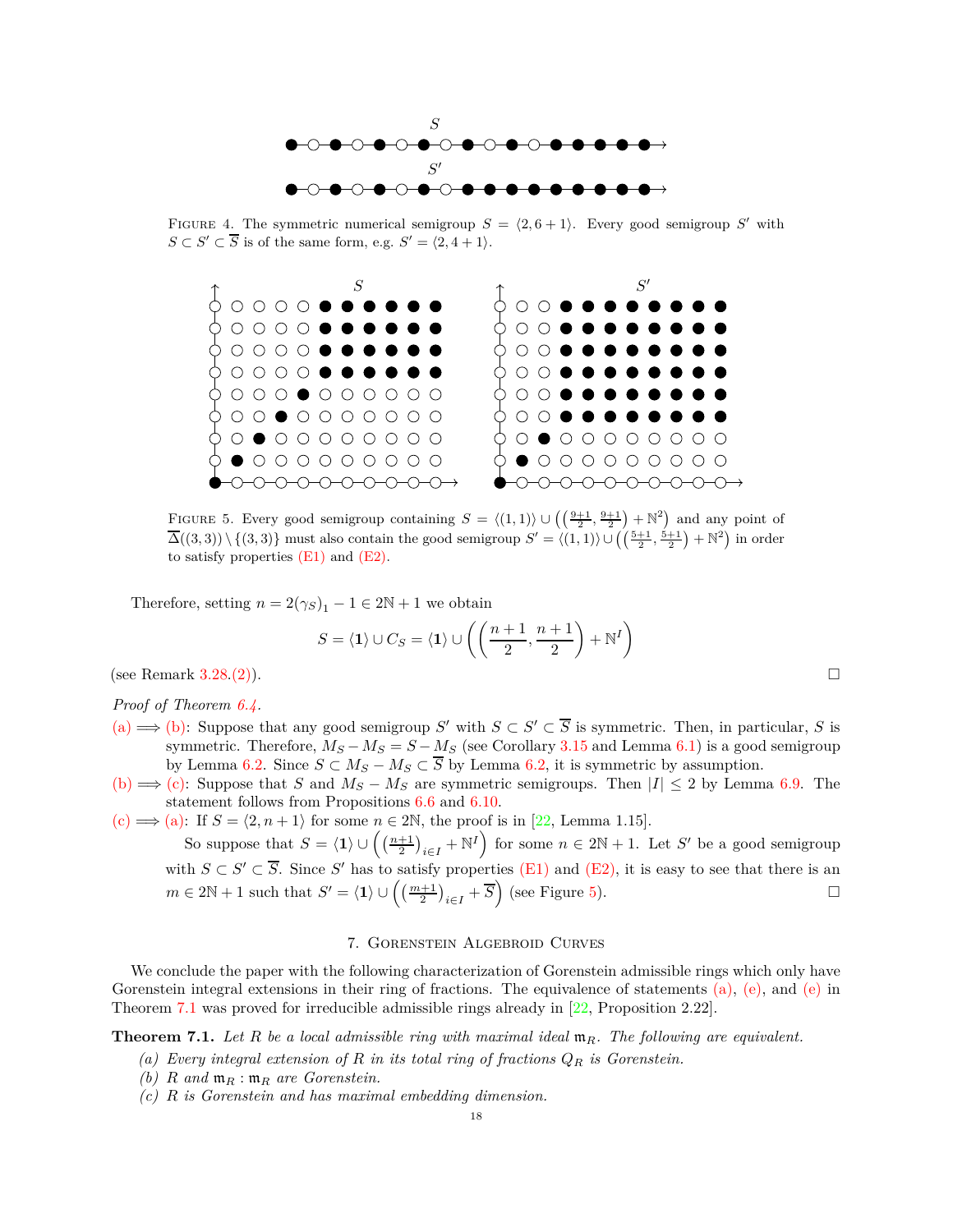<span id="page-18-1"></span><span id="page-18-0"></span>*(d)*  $\Gamma_R$  *and*  $M_{\Gamma_R} - M_{\Gamma_R}$  *are symmetric.* 

 $(e)$  *There is an*  $n \in 2\mathbb{N}$  *such that* 

$$
\Gamma_R = \langle 2, n+1 \rangle,
$$

*or there is an*  $n \in 2\mathbb{N} + 1$  *such that* 

$$
\Gamma_R = \langle \mathbf{1} \rangle \cup \left( \left( \frac{n+1}{2} \right)_{V \in \mathcal{V}_R} + \mathbb{N}^{\mathcal{V}_R} \right),\
$$

*where*  $|\mathcal{V}_R| = 2$ *.* 

<span id="page-18-2"></span>*If R contains a field, and if*  $k = R/\mathfrak{m}_R$  *is algebraically closed, then the above statements are equivalent to the following.*

*(f) There is a surjective k-algebra homomorphism*

 $\phi: k[[x, y]] \to \widehat{R}$ 

*with*

$$
\ker\phi=\left\langle x^{n+1}-y^2\right\rangle
$$

*for some*  $n \in \mathbb{N}$  *(note that this is the same n as in [\(e\)\)](#page-18-0).* 

*Proof.*

- $(a) \Longrightarrow (b)$  $(a) \Longrightarrow (b)$ : This follows trivially as R and  $\mathfrak{m}_R$  :  $\mathfrak{m}_R$  are integral extensions of R.
- [\(b\)](#page-17-4)  $\Longrightarrow$  [\(d\):](#page-18-1) If *R* is Gorenstein, then  $\Gamma_R$  is symmetric by Proposition [4.7.](#page-12-2) Hence, Remark [2.5](#page-2-6)[.\(2\),](#page-2-11) Proposi-tion [2.7,](#page-2-5) Theorem  $4.2.(2)$  $4.2.(2)$ , Proposition [3.17,](#page-7-7) and Lemma  $6.1$  yield

$$
\Gamma_{\mathfrak{m}_R:\mathfrak{m}_R} = \Gamma_{R:\mathfrak{m}_R} = \Gamma_R - \Gamma_{\mathfrak{m}_R} = \Gamma_R - M_{\Gamma_R} = M_{\Gamma_R} - M_{\Gamma_R}.
$$

Therefore,  $\Gamma_R$  and  $M_{\Gamma_R} - M_{\Gamma_R}$  are symmetric by Propositions [2.19.](#page-4-2)[\(1\)](#page-4-3) and [4.7.](#page-12-2)  $(d) \Longrightarrow (e)$  $(d) \Longrightarrow (e)$ : This follows from Theorem [6.4.](#page-15-1)  $(e) \Longrightarrow (a)$  $(e) \Longrightarrow (a)$ : Suppose that

$$
\Gamma_R = \langle 2, n+1 \rangle,
$$

for some  $n \in 2\mathbb{N}$  or

$$
\Gamma_R = \langle \mathbf{1} \rangle \cup \left( \left( \frac{n+1}{2} \right)_{V \in \mathcal{V}_R} + \mathbb{N}^{\mathcal{V}_R} \right)
$$

for some  $n \in 2\mathbb{N} + 1$ . Let *A* be an integral extension of *R* in  $Q_R$ . Then *A* is an admissible ring by Proposition [2.19](#page-4-2)[.\(1\),](#page-4-3) and  $A \in \mathcal{R}_R$  with  $\Gamma_R \subset \Gamma_A \subset \Gamma_R$  (see Remark [3.23](#page-8-5)[.\(1\)\)](#page-8-9). Thus,  $\Gamma_A$  is symmetric by Theorem [6.4](#page-15-1) (also see Proposition [2.19.](#page-4-2)[\(1\)\)](#page-4-3), and hence *A* is Gorenstein by Proposition [4.7.](#page-12-2)

[\(b\)](#page-17-4)  $\implies$  [\(c\):](#page-17-5) If  $\mathfrak{m}_R$ :  $\mathfrak{m}_R$  is Gorenstein, then R has maximal embedding dimension by [\[14,](#page-19-13) Theorem 5.1].

 $(c) \implies$  $(c) \implies$  [\(b\):](#page-17-4) If *R* is Gorenstein, then it is almost Gorenstein, see [\[14,](#page-19-13) p. 364]. Since *R* has maximal embedding dimension, also  $\mathfrak{m}_R : \mathfrak{m}_R$  is Gorenstein by [\[14,](#page-19-13) Theorem 5.1].

Now suppose that *R* contains a field, and that  $k = R/\mathfrak{m}_R$  is algebraically closed. By [\[23,](#page-20-5) Corollary of Theorem 56]  $\hat{R}$  is local with residue field *k*. Since *k* is algebraically closed, we have char  $k = 0$ . In particular, this means  $|k| \ge |\text{Min}(\widehat{R})|$ . By [\[24,](#page-20-6) Corollary 2.1.8] we have dim  $\widehat{R} = \dim R$ 1. In particular,  $\widehat{R}$  is equidimensional. Moreover, *R* is Noetherian by [\[25,](#page-20-7) Theorem 10.26], and it is reduced since *R* is admissible. Finally,  $\hat{R}$  is a *k*-algebra by the Cohen Structure Theorem (see [\[19,](#page-20-1) Theorem 7.7]). Thus,  $\hat{R}$  is an algebroid curve over *R*. Since  $\Gamma_R = \Gamma_{\widehat{R}}$  by [\[12,](#page-19-11) Theorem 3.3.5], we may assume that *R* is an algebroid curve over *k*. [\(e\)](#page-18-0)  $\implies$  [\(f\):](#page-18-2) First suppose that there is an  $n \in 2\mathbb{N}$  such that  $\Gamma_R = \langle 2, n+1 \rangle$ . We identify  $R \subset Q_R =$  $k[[t]] [t^{-1}]$  (see Proposition [2.20\)](#page-4-4). Since  $2 \in \Gamma_R$ , there is  $x \in R$  with  $\nu_R(x) = 2$ . Then by Proposition  $2.13(2)$  $2.13(2)$  there is an  $a \in (k[[t]])^*$  such that  $x = at^2$ . Since k is algebraically closed, there is a  $b \in (k[[t]])^*$  such that  $b^2 = a$ , and hence  $x = (bt)^2$ . By Propositions [2.13.](#page-3-1)[\(1\)](#page-3-4) and [\(2\)](#page-3-3) and [2.20](#page-4-4) *bt* is a uniformizing parameter for  $k[[t]]$ . Therefore, we may by Proposition [2.20](#page-4-4) assume that  $x = t^2$ .

Since  $\mathfrak{C}_R = t^{\gamma_{\Gamma_R}} k[[t]]$  by Proposition [3.33,](#page-10-11) we have  $t^{\gamma_{\Gamma_R}+1} \in R$ . Then  $R' = k[[t^2, t^{\gamma_{\Gamma_R}+1}]]$  is an

algebroid curve over *k* with  $\overline{R'} = \overline{R} = k[[t]]$ . Moreover, we have  $\Gamma_R = \Gamma_{R'}$ , and hence

$$
\mathfrak{C}_R = \mathfrak{C}_{R'} \subset R' \subset R \subset Q_{R'}
$$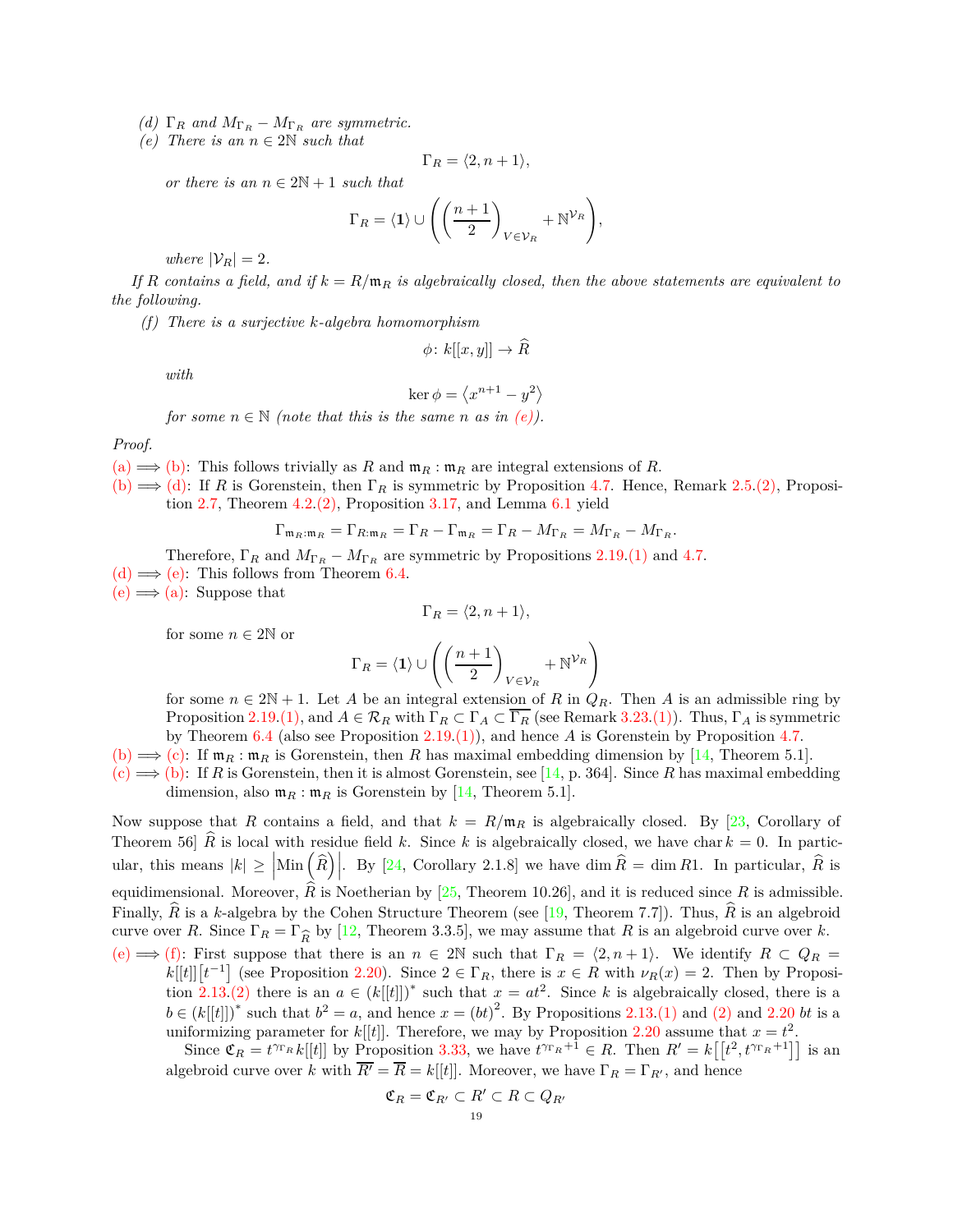by Proposition [3.33.](#page-10-11) Therefore,  $R = k[[t^2, t^{\gamma_{\Gamma_R}+1}]]$  by Lemma [3.32.](#page-10-12)[\(2\).](#page-10-13) Then the *k*-algebra homomorphism

*,*

$$
\phi: k[[x, y]] \to R,
$$

$$
x \mapsto t^2,
$$

$$
y \mapsto t^{n+1}
$$

has kernel  $\langle x^{n+1} - y^2 \rangle$  (see [\[26,](#page-20-8) Algorithm 3.6 and Corollary 3.8] or [\[16,](#page-19-15) Proposition 5.54]).

Now suppose that there is an  $n \in 2N + 1$  such that

$$
\Gamma_R = \langle (1,1) \rangle \cup \left( \left( \frac{n+1}{2}, \frac{n+1}{2} \right) + \mathbb{N}^{\mathcal{V}_R} \right)
$$

We identify  $R \subset Q_R = k[[t_1]][t_1^{-1}] \times k[[t_2]][t_2^{-1}]$  (see Proposition [2.20\)](#page-4-4). Since  $(1,1) \in \Gamma_R$ , we may by Propositions [2.13](#page-3-1) and [2.20](#page-4-4) choose the parameters  $t_1$  and  $t_2$  such that  $(t_1, t_2) \in R$ .

Set  $\gamma = \frac{n+1}{2}$ . Then  $\gamma_{\Gamma_R} = (\gamma, \gamma)$ . So by Proposition [3.33](#page-10-11) we have  $(t_1^{\gamma}, -t_2^{\gamma}) \in \mathfrak{C}_R \subset R$ . Then  $R'' = k[[(t_1, t_2), (t_1'', -t_2'')]]$  is an algebroid curve over k with  $\overline{R''} = \overline{R} = k[[t_1]] \times k[[t_2]]$ . Moreover, we have  $\Gamma_R = \Gamma_{R''}$ , and hence

$$
\mathfrak{C}_R=\mathfrak{C}_{R''}\subset R''\subset R\subset Q_{R''}
$$

by Proposition [3.33.](#page-10-11) Therefore,  $R = k[[(t_1, t_2), (t_1^{\gamma}, -t_2^{\gamma})]]$  by Lemma [3.32](#page-10-12)[.\(2\).](#page-10-13) Then the *k*-algebra homomorphism

$$
\psi: k[[x, y]] \to R,
$$
  
\n
$$
x \mapsto (t_1, t_2),
$$
  
\n
$$
y \mapsto \left(t_1^{\frac{n+1}{2}}, -t_2^{\frac{n+1}{2}}\right),
$$

has kernel  $\langle x^{n+1} - y^2 \rangle$  (see [\[26,](#page-20-8) Algorithm 3.6 and Corollary 3.8] or [\[16,](#page-19-15) Proposition 5.54]).

[\(f\)](#page-18-2)  $\implies$  [\(e\):](#page-18-0) This follows by computing the semigroup of values of  $k[[x,y]]/\langle x^{n+1} - y^2 \rangle$  (see [\[27\]](#page-20-9)).

### **REFERENCES**

- <span id="page-19-0"></span>[1] Graham J. Leuschke. Non-commutative crepant resolutions: scenes from categorical geometry. In *Progress in commutative algebra 1*, pages 293–361. de Gruyter, Berlin, 2012.
- <span id="page-19-1"></span>[2] H. Grauert and R. Remmert. *Analytische Stellenalgebren*. Springer-Verlag, Berlin-New York, 1971. Unter Mitarbeit von O. Riemenschneider, Die Grundlehren der mathematischen Wissenschaften, Band 176.
- <span id="page-19-3"></span><span id="page-19-2"></span>[3] Theo de Jong. An algorithm for computing the integral closure. *J. Symbolic Comput.*, 26(3):273–277, 1998.
- [4] Wolfram Decker, Theo de Jong, Gert-Martin Greuel, and Gerhard Pfister. The normalization: a new algorithm, implementation and comparisons. In *Computational methods for representations of groups and algebras (Essen, 1997)*, volume 173 of *Progr. Math.*, pages 177–185. Birkhäuser, Basel, 1999.
- <span id="page-19-5"></span><span id="page-19-4"></span>[5] Graham J. Leuschke. Endomorphism rings of finite global dimension. *Canad. J. Math.*, 59(2):332–342, 2007.
- [6] Janko Böhm, Wolfram Decker, and Mathias Schulze. Local analysis of Grauert-Remmert-type normalization algorithms. *Internat. J. Algebra Comput.*, 24(1):69–94, 2014.
- <span id="page-19-7"></span><span id="page-19-6"></span>[7] Ernst Kunz. The value-semigroup of a one-dimensional Gorenstein ring. *Proc. Amer. Math. Soc.*, 25:748–751, 1970.
- <span id="page-19-8"></span>[8] Félix Delgado de la Mata. Gorenstein curves and symmetry of the semigroup of values. *Manuscripta Math.*, 61(3):285–296, 1988.
- <span id="page-19-9"></span>[9] Joachim Jäger. Längenberechnung und kanonische Ideale in eindimensionalen Ringen. *Arch. Math. (Basel)*, 29(5):504–512, 1977.
- <span id="page-19-10"></span>[10] Marco D'Anna. The canonical module of a one-dimensional reduced local ring. *Comm. Algebra*, 25(9):2939–2965, 1997.
- [11] V. Barucci, M. D'Anna, and R. Fröberg. Analytically unramified one-dimensional semilocal rings and their value semigroups. *J. Pure Appl. Algebra*, 147(3):215–254, 2000.
- <span id="page-19-12"></span><span id="page-19-11"></span>[12] Philipp Korell, Mathias Schulze, and Laura Tozzo. Duality on value semigroups. *J. Commut. Algebra*, 11(1):81–129, 2019.
- <span id="page-19-13"></span>[13] Valentina Barucci and Ralf Fröberg. One-dimensional almost Gorenstein rings. *J. Algebra*, 188(2):418–442, 1997.
- <span id="page-19-14"></span>[14] Shiro Goto, Naoyuki Matsuoka, and Tran Thi Phuong. Almost Gorenstein rings. *J. Algebra*, 379:355–381, 2013.
- <span id="page-19-15"></span>[15] Joseph Lipman. Stable ideals and Arf rings. *Amer. J. Math.*, 93:649–685, 1971.
- [16] Philipp Korell. *Combinatorics of Valuations on Curve Singularities*. Dissertation, Technische Universität Kaiserslautern, 2018.
- <span id="page-19-16"></span>[17] Jürgen Herzog and Ernst Kunz, editors. *Der kanonische Modul eines Cohen-Macaulay-Rings*. Lecture Notes in Mathematics, Vol. 238. Springer-Verlag, Berlin-New York, 1971. Seminar über die lokale Kohomologietheorie von Grothendieck, Universität Regensburg, Wintersemester 1970/1971.